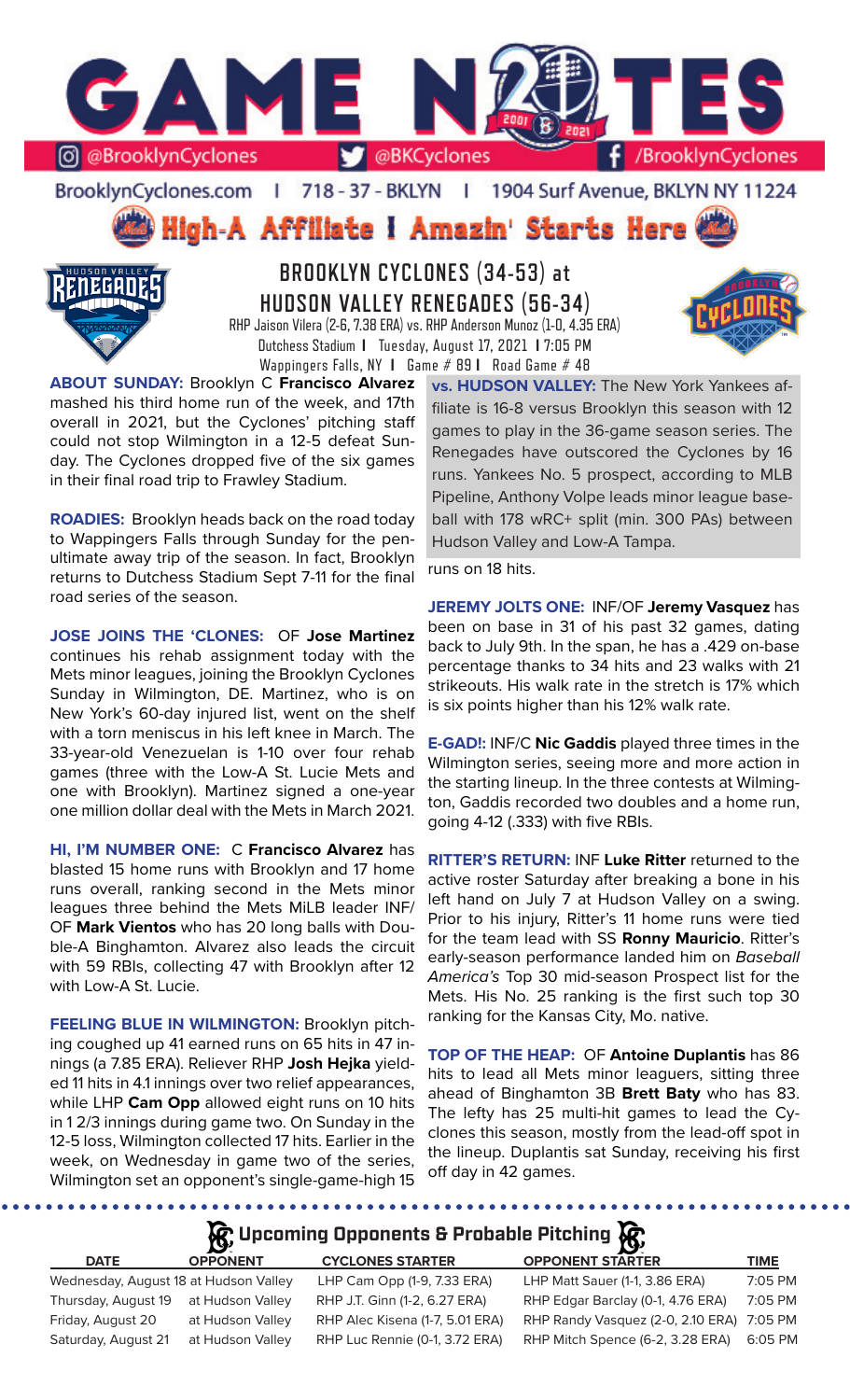

**LAST TIME OUT:** Vilera went three scoreless before a rain-shortened exit last Tuesday at Wilmington.

**VS HUDSON VALLEY:** Vilera is 0-3 with a 6.87 ERA in four starts against the Renegades. Last time against Hudson Valley, two starts ago, he allowed two runs (one earned\_ on six hits in five innings.

**STARTS WITH HOME RUN:** Vilera has a 10.25 ERA (41) earned runs in 36 innings) in games where he gives up a home run.

**STARTS WITHOUT HOME RUN:** Vilera has a 3.14 ERA (10 earned runs in 28.2 innings) in games where he does not give up a home run.

**HOME RUN HAPPY:** Vilera has surrendered 18 home runs this season which a career-high 18 home runs in just 56 innings. In fact, prior to this season, Vilera had allowed 12 home runs over the first four years of his career (2016-2019).

**WELCOME BACK:** Vilera puts on a Cyclones uniform for the third season as a pro. The right hander spent 2018 and parts of 2019 with the Cyclones. With Brooklyn in 2018, he was named a Baseball America Short-Season All-Star and a New York-Penn League Mid-Season All-Star.

**FREQUENT FLYER:** Pitched for four different Mets affiliates in 2019...Started the year with Columbia (A) and made four outings...Threw a long relief outing for St. Lucie (A+) piggybacking behind Ervin Santana before joining Brooklyn in June...Made a spot start for Binghamton (AA) on June 26, 2019.

**NYPL STUD:** Turned in an immaculate 2018 campaign with the Cyclones, earning an NYPL All-Star and *Baseball America* Short-Season All-Star nods with a league-leading 1.83 earned run average...Fanned 78 in 73.2 innings, allowing three earned runs or fewer in 12 of 13 starts.

**CARACAS KID:** Hails from the capital and largest city in Venezuela...A city of more than 1.9 million people.

| 2021 GAME-BY-GAME        |            |            |     |          |          |                |                |                |                |            |  |  |
|--------------------------|------------|------------|-----|----------|----------|----------------|----------------|----------------|----------------|------------|--|--|
| <b>Brooklyn Cyclones</b> |            |            |     |          |          |                |                |                |                |            |  |  |
| <b>DATE</b>              | <b>OPP</b> | <b>DEC</b> | ΙP  | н        | R        | ER             | BB             | ĸ              | <b>HR</b>      | <b>AVG</b> |  |  |
| 8/10                     | @ WIL      |            | 3.0 | $\Omega$ | O        | $\Omega$       |                | $\overline{2}$ | 0              | .295       |  |  |
| 8/3                      | HV         | L          | 5.2 | 6        | 2        | 1              |                | 6              | 0              | .305       |  |  |
| 7/27                     | @JS        |            | 4.2 | 7        | 5        | 5              | 0              | 3              | 1              | .311       |  |  |
| 7/20                     | <b>WIL</b> | W          | 5.0 | 6        | 4        | 4              | $\overline{2}$ | 3              | 0              | .307       |  |  |
| 7/13                     | JS         |            | 5.0 | 3        | $\Omega$ | 0              |                | 3              | 0              | .305       |  |  |
| 7/6                      | @ HV       |            | 4.0 | 8        | 5        | 5              |                | $\overline{2}$ | 3              | .317       |  |  |
| 6/30                     | @ ABD      | W          | 5.0 | 5        | 3        | 3              |                | 1              | 0              | .303       |  |  |
| 6/22                     | JS         |            | 2.2 | 7        | 7        | 7              | 3              | 2              | $\overline{2}$ | .310       |  |  |
| 6/16                     | @ WIL      |            | 5.0 | 4        | 2        | $\overline{2}$ |                | 2              | 0              | .288       |  |  |
| 6/11                     | <b>HV</b>  | L          | 3.2 | 7        | 7        | 6              | 3              | 3              | $\overline{2}$ | .304       |  |  |
| 6/4                      | $@$ JS     |            | 4.2 | 5        | 4        | 4              | 0              | 7              | 4              | .290       |  |  |
| 5/27                     | <b>ABD</b> |            | 4.1 | 6        | 5        | 3              | 3              | 5              | 1              | .301       |  |  |
| 5/20                     | HV         | L          | 5.0 | 3        | 3        | 2              | 2              | 3              | 1              | .296       |  |  |
| 5/15                     | @GVL       |            | 4.0 | 4        | 4        | 4              | $\Omega$       | 7              | $\overline{2}$ | .371       |  |  |
| 5/7                      | @ASH       |            | 3.0 | 9        | 9        | 7              | 3              | 3              | $\overline{2}$ | .500       |  |  |

| K%                               | BB%  | HR/9       |  |  |  |  |  |  |
|----------------------------------|------|------------|--|--|--|--|--|--|
| $17.4\%$                         | 7.4% | 2.51       |  |  |  |  |  |  |
| <b>BABIP</b>                     | GB%  | <b>FIP</b> |  |  |  |  |  |  |
| .307<br>5.45<br>45.8%            |      |            |  |  |  |  |  |  |
| VILERA'S SEASON AND CAREER HIGHS |      |            |  |  |  |  |  |  |

| 2021 Season                 |                              | Career                          |
|-----------------------------|------------------------------|---------------------------------|
| 7 (2x, 6/4 at Jersey Shore) | <b>Strikeouts</b>            | 9 (3x, 5/4/21 at Asheville)     |
| None                        | <b>Double Digit K Games</b>  | None                            |
| 9 (5/7 at Asheville)        | <b>High Hits, Game</b>       | 9 (5/4/21 at Asheville)         |
| 4 (6/4 at Jersey Shore)     | High HR, Game                | 4 (6/4/21 at Jersey Shore)      |
| 9 (5/7 at Asheville)        | <b>High Runs, Game</b>       | 9 (5/4/21 at Asheville)         |
| 3 (5/7 at Asheville)        | <b>High Walks, Game</b>      | 4 (7x, 7/19/19 vs. Mahon. Val.) |
| 5 (5/20 vs. Aberdeen)       | <b>Innings Pitched, Game</b> | 7 (8x, 8/20/18 at Tri-City)     |
| None                        | <b>Complete Games</b>        | 7/17/17 v. GCL Nats (7 IP)      |
| None                        | <b>Shutouts</b>              | 7/17/17 v. GCL Nats (7 IP)      |

|                 |                | <b>CATCHER ERA</b>                         |            |     |                                                       |
|-----------------|----------------|--------------------------------------------|------------|-----|-------------------------------------------------------|
| <b>NAME</b>     | G              | ER                                         | <b>INN</b> |     | ERA                                                   |
| Alvarez         | 34             | 162                                        | 257        |     | 5.67                                                  |
| Gaddis          | 5              | 12                                         | 43         |     | 2.51                                                  |
| Mena            | 18             | 66                                         | 139        |     | 4.27                                                  |
| Senger          | 9              | 44                                         | 81         |     | 4.89                                                  |
| Uriarte         |                | 82                                         | 159.1      |     | 4.63                                                  |
|                 |                | <b>CYCLONES STARTING PITCHER BREAKDOWN</b> |            |     |                                                       |
| <b>STARTER</b>  |                |                                            |            |     | <b>GS Quality StartsRun SupportRS/Start BC Record</b> |
| Butto, Jose     | 10             |                                            | 41         | 4.1 | $4-6$                                                 |
| Ginn, J.T.      | 4              | $\Omega$                                   | 18         | 4.5 | $2 - 2$                                               |
| Grey, Connor    | 4              | 1                                          | 21         | 5.2 | $3-1$                                                 |
| Griffin, David  | $\overline{2}$ | O                                          | 13         | 65  | $0 - 2$                                               |
| Kisena, Alec    | 14             | O                                          | 65         | 4.6 | $5-9$                                                 |
| Lasko, Justin   | 11             | 6                                          | 44         | 4.0 | $4 - 7$                                               |
| Morris, Colby   | 1              | O                                          | 4          | 4 O | $O-1$                                                 |
| Opp, Cam        | 12             | 1                                          | 35         | 2.9 | $3-9$                                                 |
| Parsons, Hunter | 1              | O                                          | 5          | 5.0 | $1 - 0$                                               |
| Rennie, Luc     | 4              | O                                          | 13         | 4.3 | $2 - 2$                                               |
| Rojas, Oscar    | 4              | 0                                          | 21         | 5.3 | $1-3$                                                 |
| Vilera, Jaison  | 15             | 0                                          | 80         | 5.3 | $5-10$                                                |

|                  | BROOKLYN CYCLONES PITCHING BREAKDOWN         |     |  |             |  |  |  |  |  |                |                                                   |                                              |     |      |  |  |  |                |
|------------------|----------------------------------------------|-----|--|-------------|--|--|--|--|--|----------------|---------------------------------------------------|----------------------------------------------|-----|------|--|--|--|----------------|
|                  | W-L                                          | ERA |  | <b>IPHR</b> |  |  |  |  |  | ER BB K HR AVG |                                                   | W-L                                          | ERA | IPHR |  |  |  | ER BB K HR AVG |
| <b>STARTERS</b>  |                                              |     |  |             |  |  |  |  |  |                | 14-37 5.12 399.0 402 255 227 135 410 56 258 HOME  | 20-21 3.79 363.0304 176 153 150 393 26 227   |     |      |  |  |  |                |
| <b>RELIEVERS</b> | 20-17 4.08 340.0 293 186 154 185 379 21 .231 |     |  |             |  |  |  |  |  |                | <b>IROAD</b>                                      | 14-33 5.46 376.0 391 265 228 170 396 51 .264 |     |      |  |  |  |                |
| <b>TOTAL</b>     |                                              |     |  |             |  |  |  |  |  |                | 34-54 4.58 739.0695 441 376 320 789 77 .246 TOTAL | 34-54 4.58 739.0695 441 376 320 789 77 .246  |     |      |  |  |  |                |

**BULLPEN NOTES**

### -RHP Brian Metoyer leads the team with a 2.68 FIP, a 0.88 WHIP, a 35.4% strikeout rate, and a .208 BABIP. -RHP Willy Taveras ranks second on the team with a 31.7% strikeout rate and a 0.97 WHIP.

-RHP Michel Otanez has the third-highest K% on the squad 28.0%.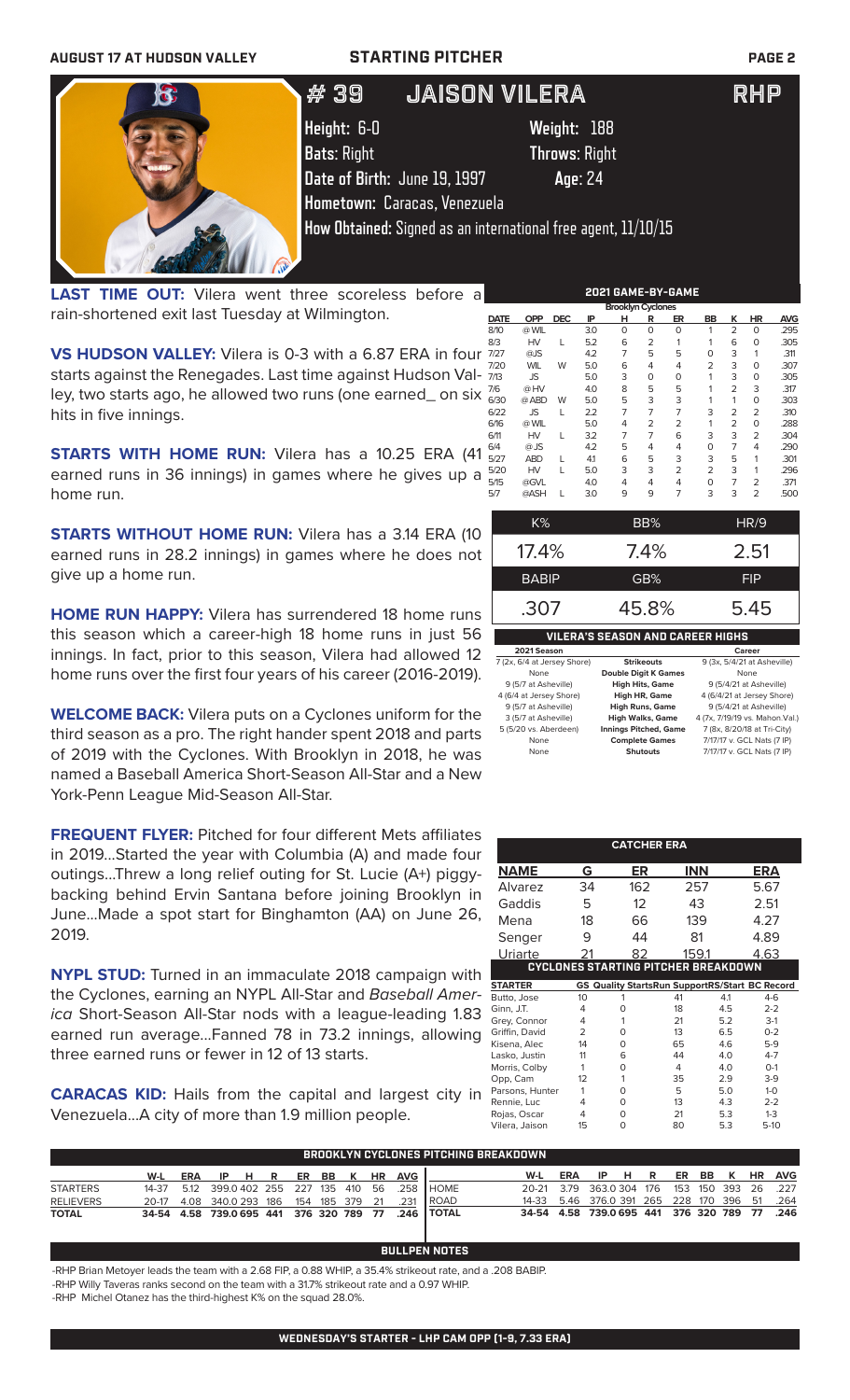| <b>AUGUST 17 AT HUDSON VALLEY</b>                                                                                                                                                                                                               |                                                                                   | <b>BATTING PAGES</b>                                                                                                                                                                                                                                                                                                                                                                                                                                                                                                                           | PAGE <sub>3</sub>                                                                                                                                                                      |
|-------------------------------------------------------------------------------------------------------------------------------------------------------------------------------------------------------------------------------------------------|-----------------------------------------------------------------------------------|------------------------------------------------------------------------------------------------------------------------------------------------------------------------------------------------------------------------------------------------------------------------------------------------------------------------------------------------------------------------------------------------------------------------------------------------------------------------------------------------------------------------------------------------|----------------------------------------------------------------------------------------------------------------------------------------------------------------------------------------|
| #30 FRANCISCO ALVAREZ - C                                                                                                                                                                                                                       |                                                                                   |                                                                                                                                                                                                                                                                                                                                                                                                                                                                                                                                                | .245, 15 HR, 46 RBI, .370 wOBA, wRC+ 128                                                                                                                                               |
| Last Game: 2-4, HR, RBI, 2 R<br><b>RISP:</b> 18-60 (.300)<br><b>Streak:</b> 1 G (2-4)                                                                                                                                                           | Home: 17-98 (.173)<br><b>Road:</b> 33-106 (.311)<br>vs. HV: 8-44 (.182) 3-1-3-6   | <b>Last HR:</b> 8/15 at Wilmington<br>Multi-Hit Games: 12 (8/15 at Wilmington)<br>Multi-RBI Games: 14 (8/15 at Wilmington)                                                                                                                                                                                                                                                                                                                                                                                                                     | Season High, Hits: 3 (3x, 8/10 at WIL)<br>Season High, Runs: 3 (3x, 7/6 at HV)<br><b>Season High, RBI: 4 (2x, 8/10 at WIL)</b><br><b>Season High, SB:</b> 1 (2x, 7/22 vs. WIL)         |
| No. 38 prospect in the game according to MLB Pipeline<br>• Non-roster invitee to Mets Spring TrainingSigned with NYM as NDFA on July 2, 2018                                                                                                    |                                                                                   | • Enters his fourth year in the Mets organizationCalled up from Low-A St. Lucie on Monday, May 2419 years old, turning 20 on November 19<br>• Ranks as the No. 1 prospect in the Mets system according to both MLB Pipeline and Baseball AmericaRanked as No. 4 catching prospect in baseball and the<br>• Hit .417 (20-48) with five doubles, two home runs, and 12 RBIs in 15 games with St. LucieStruck out seven times and walked 15went 2-for-4 in stolen bases                                                                           |                                                                                                                                                                                        |
| #9<br>ZACH ASHFORD - OF                                                                                                                                                                                                                         |                                                                                   |                                                                                                                                                                                                                                                                                                                                                                                                                                                                                                                                                | .243, 1 HR, 15 RBI, .293 wOBA, wRC+ 80                                                                                                                                                 |
| Last Game: 0-1<br>RISP: 15-44 (.341)<br>Streak:                                                                                                                                                                                                 | Home: 20-81 (.247)<br><b>Road:</b> 17-71 (.239)<br>vs. HV: 14-52 (.269) 2-1-1-7   | Last HR: 5/23 vs. Hudson Valley<br>Multi-Hit Games: 7 (8/8 vs. Hudson Valley)<br>Multi-RBI Games: 3 (7/24 vs. Wilmington)                                                                                                                                                                                                                                                                                                                                                                                                                      | Season High, Hits: 2 (7x, 8/8 vs. HV)<br>Season High, Runs: 2 (6/6 at JS)<br><b>Season High, RBI: 2 (3x, 7/24 vs. WIL)</b><br><b>Season High, SB:</b> 1 (3x, 7/7 at HV)                |
| • Drafted by the Mets out of Fresno State in the 6th round of the 2019 MLB Draft                                                                                                                                                                |                                                                                   | Enters his third year in the Mets organizationCalled up from Low-A St. Lucie on Saturday, May 22<br>• Hit .340 (17-50) in 14 games with the St. Lucie Mets in 2021, collecting three doubles and six walks with a stolen base<br>• Spent his first few games as a pro with Brooklyn in 2019, hitting .136 in 16 games before being sent to the GCL Mets (37 G, .295/2/23/.413)                                                                                                                                                                 |                                                                                                                                                                                        |
| <b>ANTOINE DUPLANTIS - OF</b><br>#8                                                                                                                                                                                                             |                                                                                   |                                                                                                                                                                                                                                                                                                                                                                                                                                                                                                                                                | .266, 5 HR, 28 RBI, .319 wOBA, wRC+ 96                                                                                                                                                 |
| Last Game: DNP<br>RISP: 18-64 (.281)<br>Streak:                                                                                                                                                                                                 | Home: 32-139 (.230)<br><b>Road:</b> 54-180 (.300)<br>vs. HV: 19-84 (.226) 3-0-2-9 | Last HR: 7/22 vs. Wilmington<br>Multi-Hit Games: 23 (8/10 at Wilmington)<br>Multi-RBI Games: 5 (8/6 vs. Hudson Valley)                                                                                                                                                                                                                                                                                                                                                                                                                         | Season High, Hits: 4 (2x, 7/22 vs. WIL)<br>Season High, Runs: 4 (5/16 at Greenville)<br><b>Season High, RBI:</b> 3 (3x, 8/6 vs. HV)<br><b>Season High, SB:</b> 1 (5x, 8/10 vs. HV)     |
| • Recorded eight outfield assists in 47 games to lead Brooklyn in 2019<br>finished a season at LSU hitting lower than .316                                                                                                                      |                                                                                   | • Enters his third year in the Mets organization Spent his draft year with Brooklyn and scored the game-winning run against Lowell in the 2019 NYPL Championship<br>• Finished his LSU career with 359 hits, most in school history and second-most in SEC history behind fellow Mets MiLB outfielder Jake Mangum (383 hits)Never<br>• Mets 12th round pick, 2019Also drafted in the 19th round by Cleveland in 2018Brother Armond, holds the world record in the pole vault with a height of 6.18m.                                           |                                                                                                                                                                                        |
| <b>NIC GADDIS - C/3B</b>                                                                                                                                                                                                                        |                                                                                   |                                                                                                                                                                                                                                                                                                                                                                                                                                                                                                                                                | .214, 2 HR, 8 RBI, .361 wOBA, wRC+ 122                                                                                                                                                 |
| Last Game: 1-3, 2 RBI<br><b>RISP:</b> 5-12 (.417)<br><b>Streak: 3 G (4-12)</b>                                                                                                                                                                  | <b>Home: 1-11</b><br><b>Road: 4-16</b><br>vs. HV: 0-5                             | Last HR: 7/24 vs. Wilmington<br>Multi-Hit Games: 1 (8/10 at Wilmington)<br>Multi-RBI Games: 3 (8/15 at Wilmington)                                                                                                                                                                                                                                                                                                                                                                                                                             | Season High, Hits: 2 (8/10 at Wilmington)<br>Season High, Runs: 2 (8/10 at Wilmington)<br>Season High, RBI: 3 (8/10 at Wilmington)<br>Season High, SB:                                 |
| . Hit a combined .192 across 40 games in 2019 with Brooklyn and the GCL Mets                                                                                                                                                                    |                                                                                   | · Enters his third year in the Mets organizationReceived from Low-A St. Lucie on Saturday, July 17 when C Juan Uriarte was placed on the temp. inactive list<br>. Hit .250 (20-80) with a .421 OBP in 25 games with St. Lucie, hitting three home runs (a career-high) from his two in 2019.<br>• Returns to Coney Island where he was a member of the 2019 Cyclones for 15 games before being transferred to the GCL Mets.<br>• Drafted by the Mets in the 16th round of the 2019 MLB Draft out of Jacksonville State Hails from Trenton, GA. |                                                                                                                                                                                        |
| <b>LUIS GONZALEZ - INF</b><br># 10                                                                                                                                                                                                              |                                                                                   |                                                                                                                                                                                                                                                                                                                                                                                                                                                                                                                                                | .276, 4 HR, 14 RBI, .322 wOBA, wRC+ 98                                                                                                                                                 |
| <b>Last Game: 0-1, BB, R</b><br><b>RISP: 9-32 (.290)</b><br><b>Streak: 1 G (0-1)</b>                                                                                                                                                            | Home: 14-52 (.269)<br><b>Road: 20-71 (.282)</b><br>vs. HV: 6-34 (.176) 0-1-2-3    | <b>Last HR: 8/10 at Wilmington</b><br>Multi-Hit Games: 8 (8/10 at Wilmington)<br>Multi-RBI Games: 4 (8/11 at Wilmington)                                                                                                                                                                                                                                                                                                                                                                                                                       | Season High, Hits: 4 (2x, 8/10 at WIL)<br>Season High, Runs: 3 (3x 8/10 at WIL)<br>Season High, RBI: 2 (4x, 8/11 at WIL)<br><b>Season High, SB: 1 (7/22 vs. WIL)</b>                   |
| • Played three games with Low-A St. Lucie, going 3-12 with a double                                                                                                                                                                             |                                                                                   | • Enters his first season in the Mets organization, signing a minor league deal with New York on May 30, 2021.                                                                                                                                                                                                                                                                                                                                                                                                                                 |                                                                                                                                                                                        |
| • Career .253 hitter in 587 games and 2,151 at-bats with Cincinnati and New York farm systems.<br>• Signed with the Reds in September of 2012.                                                                                                  |                                                                                   | • Spent seven seasons in the Cincinnati farm system, reaching as high as Triple-A Louisville in 2019.                                                                                                                                                                                                                                                                                                                                                                                                                                          |                                                                                                                                                                                        |
| #2<br><b>RONNY MAURICIO - INF</b>                                                                                                                                                                                                               |                                                                                   |                                                                                                                                                                                                                                                                                                                                                                                                                                                                                                                                                | .236, 15 HR, 49 RBI, .307 wOBA, wRC+ 88                                                                                                                                                |
| Last Game: 0-4, BB<br><b>RISP:</b> 19-80 (.238)<br>Streak:                                                                                                                                                                                      | Home: 26-136 (.191)<br><b>Road:</b> 50-179 (.279)<br>vs. HV: 12-84 (.143) 2-1-2-8 | Last HR: 8/6 vs. Hudson Valley<br>Multi-Hit Games: 21 (8/13 at Wilmington)<br>Multi-RBI Games: 14 (8/10 at Wilmington)                                                                                                                                                                                                                                                                                                                                                                                                                         | Season High, Hits: 3 (4x, 6/17 at Wilmington)<br>Season High, Runs: 3 (7/27 at Jersey Shore)<br>Season High, RBI: 4 (2x, 5/16 at Greeville)<br><b>Season High, SB: 2 (6/27 vs. JS)</b> |
| Dominican Winter League<br>• Named a South Atlantic League mid-season All-Star with Columbia (A) in 2019                                                                                                                                        |                                                                                   | • Enters his fifth year in the Mets organizationRated as the No. 2 prospect in the Mets system and the No. 58 prospect in baseball according to MLB Pipeline<br>• Non-roster invitee to Spring Training for the third consecutive seasonSpent 2020 at the Mets Alternate Site and had one at-bat with the Tigres del Licey in the                                                                                                                                                                                                              |                                                                                                                                                                                        |
|                                                                                                                                                                                                                                                 |                                                                                   | • Won the 2018 GCL Mets Sterling Award, given to the team's most valuable playerSigned with the Mets as a 16-year-old on July 2, 2017.                                                                                                                                                                                                                                                                                                                                                                                                         |                                                                                                                                                                                        |
| <b>JOSE MENA - C</b><br>#16<br>Last Game: DNP<br><b>RISP: 4-22 (.182)</b><br><b>Streak:</b>                                                                                                                                                     | Home: 4-33 (.121)<br><b>Road: 6-33</b><br>vs. HV: 2-19 (.105) 0-0-0-2             | Last HR:<br>Multi-Hit Games: 2 (8/8 vs. Hudson Valley)<br><b>Multi-RBI Games:</b>                                                                                                                                                                                                                                                                                                                                                                                                                                                              | .162, 1 HR, 6 RBI, .203 w0BA, wRC+ 23<br>Season High, Hits: 3 (6/20 at Wilmington)<br>Season High, Runs: 2 (6/30 at ABD G2)<br><b>Season High, RBI:</b> 1 (5x, 8/8 vs. HV)             |
| • Enters his sixth year in the Mets organization<br>RBIs, and runs<br>• Has caught 81% of would-be base stealers (51 of 81) in his previous four seasons in the system.<br>• Signed with the Mets on June 22, 2016 as international free agent. |                                                                                   | • Won a 2019 NYPL Championship with Brooklyn, posting his best offensive season as a professional, posting career highs in batting average, hits, home runs,                                                                                                                                                                                                                                                                                                                                                                                   | Season High, SB: 1(2, 8/6 vs. HV)                                                                                                                                                      |

| <i>H</i> 14 TANNER MURPHY - OF                 |                                                                     |                                                                                                             | .208, 0 HR, 3 RBI, .257 w0BA, wRC+ 57                                                                                                               |
|------------------------------------------------|---------------------------------------------------------------------|-------------------------------------------------------------------------------------------------------------|-----------------------------------------------------------------------------------------------------------------------------------------------------|
| Last Game: 1-4, RBI<br>$RISP: 2-10$<br>Streak: | <b>Home: 1-9</b><br><b>Road: 4-15</b><br>vs. HV: 1-9 (.111) 1-0-0-0 | Last HR:<br><b>Multi-Hit Games: 1 (8/10 at Wilmington)</b><br><b>Multi-RBI Games: 1(8/10 at Wilmington)</b> | <b>Season High, Hits: 2 (8/10 at WIL)</b><br>Season High, Runs: 1 (2x, 8/10 at WIL)<br><b>Season High, RBI:</b> 2 (8/10 at WIL)<br>Season High, SB: |

• Enters his third year in the Mets organization...promoted from Low-A St. Lucie on Friday, August 6

• Played 25 games (four with FCL Mets) and 21 with Low-A St. Lucie, hitting a combined .195 with a .316 OBP, hitting three home runs and driving in 14 runs

• Spent his first professional season with the Rookie-level Kingsport Mets in the Appalachian League, hitting. 201 in 40 games • Drafted by the Mets in the 18th round of the 2019 MLB Draft out of the University of North Florida...Born and raised in Memphis, TN.

| # 22 JAYLEN PALMER - INF/OF |                             |                                                | .235. O HR. 3 RBI. .334 wOBA. wRC+ 106                                               |
|-----------------------------|-----------------------------|------------------------------------------------|--------------------------------------------------------------------------------------|
| Last Game: 0-4. BB          | <b>Home: 1-10</b>           | Last HR:                                       | Season High, Hits: 3 (8/13 at WIL)                                                   |
| $RISP: 2-8$                 | <b>Road: 7-20</b>           | <b>Multi-Hit Games: 2 (8/13 at Wilmington)</b> | <b>Season High, Runs:</b> 2 (2x, 8/13 at WIL)                                        |
| Streak:                     | vs. HV: 1-10 (.100) 0-0-0-0 | <b>Multi-RBI Games: 1 (8/12 at Wilmington)</b> | <b>Season High, RBI:</b> 2 (8/12 at WIL)<br><b>Season High, SB: 1(2, 8/6 vs. HV)</b> |

• Enters his fourth year in the Mets organization...No. 11 prospect in the Mets system, according to *MLB Pipeline*...Promoted to High-A Brooklyn on 8/3. • Stole 23 bases for Low-A St. Lucie (departs the league as the third-highest total in Low-A Southeast).

• Hit .276/.378/.386 across 66 games with St. Lucie in 2021, collecting 13 doubles, four triples, and two home runs with 24 RBIs.

Lowered his strikeout rate from 40% in 2019 with Kingsport to 28% with St. Lucie.

• Drafted in the 22nd round of the 2018 MLB Draft out of Holy Cross (NY) High School in Flushing...\$200K signing bonus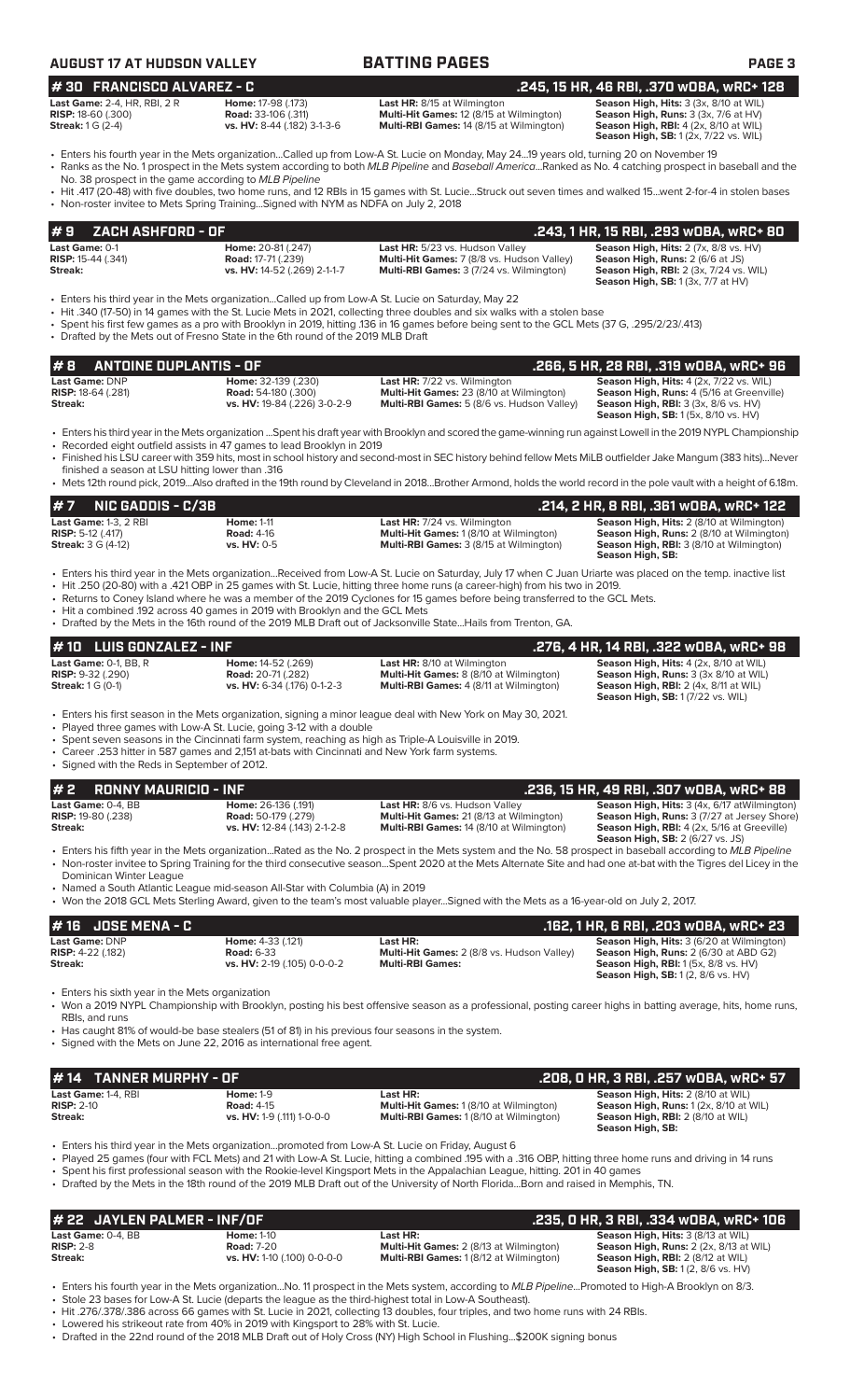# **AUGUST 17 AT HUDSON VALLEY BATTING PAGES PAGE 4**

| <b>JOSE PEROZA - INF</b><br>#4                                         |                                                                                                                                                                                                                                                                                                                                                      |                                                                                                                                                                                                                                                                                                                                                                               | .184, 0 HR, 1 RBI, .244 wOBA, wRC+ 49                                                                                                                                   |
|------------------------------------------------------------------------|------------------------------------------------------------------------------------------------------------------------------------------------------------------------------------------------------------------------------------------------------------------------------------------------------------------------------------------------------|-------------------------------------------------------------------------------------------------------------------------------------------------------------------------------------------------------------------------------------------------------------------------------------------------------------------------------------------------------------------------------|-------------------------------------------------------------------------------------------------------------------------------------------------------------------------|
| Last Game: 1-2, R<br><b>RISP: 0-10</b><br><b>Streak:</b> 1 G (1-2)     | <b>Home: 4-17</b><br><b>Road: 3-21</b><br>vs. HV: 4-17 (.235) 1-0-0-1                                                                                                                                                                                                                                                                                | Last HR:<br>Multi-Hit Games: 1 (8/5 vs. Hudson Valley)<br><b>Multi-RBI Games:</b>                                                                                                                                                                                                                                                                                             | Season High, Hits: 2 (8/5 vs. HV)<br>Season High, Runs: 1 (3x, 8/11 at WIL)<br>Season High, RBI: 1 (8/6 vs. HV)<br>Season High, SB:                                     |
|                                                                        | • Enters his sixth year in the Mets organizationpromoted to Brooklyn on 8/3 from Low-A St. Lucie.<br>• Hit .274 with seven home runs and 47 RBIs across 64 games with Low-A St. Lucie this season.<br>• Part of Brooklyn's 2019 New York-Penn League Championship Team.<br>• Signed as non-drafted international free agent signing on July 2, 2016. | • 2021 marks his first full-season assignment after short season assignments with GCL Mets and the NYPL.                                                                                                                                                                                                                                                                      |                                                                                                                                                                         |
| <b>LUKE RITTER - INF</b><br># 19                                       |                                                                                                                                                                                                                                                                                                                                                      |                                                                                                                                                                                                                                                                                                                                                                               | .235, 11 HR, 34 RBI, .333 wOBA, wRC+ 105                                                                                                                                |
| Last Game: 0-2<br><b>RISP:</b> 10-47 (.213)<br><b>Streak:</b>          | Home: 10-60 (.167)<br><b>Road: 30-107 (.280)</b><br>vs. HV: 6-40 (.150) 2-0-1-3                                                                                                                                                                                                                                                                      | Last HR: 7/6 at Hudson Valley<br>Multi-Hit Games: 11 (7/6 at Hudson Valley)<br>Multi-RBI Games: 8 (7/6 at Hudson Valley)                                                                                                                                                                                                                                                      | Season High, Hits: 3 (5/11 at Greenville)<br>Season High, Runs: 2 (3x, 7/6 at HV)<br>Season High, RBI: 6 (6/20 at Wilmington)<br>Season High, SB: 1(5/12 at Greenville) |
|                                                                        | • Led Brooklyn in 2019 in games played (68), runs (39), doubles (15), and walks (33)<br>• Played linebacker at Rockhurst High School and set the school record with 184 tackles.                                                                                                                                                                     | Enters his third year in the Mets organizationWon a New York-Penn League title with Brooklyn in 2019<br>• Missed 32 games with a broken bone in his left handWent on the IL after July 7 when he suffered the injury mid-game at Hudson Valley<br>• Mets 7th-round pick in 2019 from Wichita StateAlso drafted by the Minnesota Twins in the 37th round of the 2018 MLB Draft |                                                                                                                                                                         |
| # 45 JOE SUOZZI - OF                                                   |                                                                                                                                                                                                                                                                                                                                                      |                                                                                                                                                                                                                                                                                                                                                                               | .235, 1 HR, 6 RBI, .358 wOBA, wRC+ 121                                                                                                                                  |
| Last Game: DNP<br><b>RISP: 4-16 (.250)</b><br><b>Streak:</b> 1 G (1-2) | <b>Home: 5-24</b><br><b>Road: 3-10</b><br>vs. HV: 1-3 (.333) 0-0-1-2                                                                                                                                                                                                                                                                                 | Last HR: 7/16 vs. Jersey Shore<br>Multi-Hit Games: 1 (7/28 at Jersey Shore)<br>Multi-RBI Games: 2 (8/5 vs. Jersey Shore)                                                                                                                                                                                                                                                      | Season High, Hits: 2 (7/28 at JS)<br>Season High, Runs: 2 (7/27 at JS)<br>Season High, RBI: 2 (2x, 8/5 vs. HV)<br>Season High, SB:                                      |
| • Attended Chaminade High School in Mineola, NY                        | • Enters his third year in the Mets organizationreceived from Low-A St. Lucie on July 13<br>• Signed by the Mets on June 15, 2020 out of Boston College                                                                                                                                                                                              | • Hit .292 with a .372 on-base percentage in 30 games with the Metsposted a wRC+112, hitting four doubles and two home runs<br>· His father, Tom Suozzi, is the former Nassau County Executive and current U.S. House of Representatives member of NY's 3rd district (Nassau, Suffolk, Queens)                                                                                |                                                                                                                                                                         |
| $\mu$ 18 $\mu$ in the set of the set of $\mu$                          |                                                                                                                                                                                                                                                                                                                                                      |                                                                                                                                                                                                                                                                                                                                                                               | 888 8.118 8.881 888884 88. 188                                                                                                                                          |

| l# 19 JIMMY TITUS - INF |                  |                         | .000. O HR. O RBI. .000 wOBA. wRC+ -100 |
|-------------------------|------------------|-------------------------|-----------------------------------------|
| Last Game: 0-1          | Home:            | Last HR:                | Season High, Hits:                      |
| $RISP: 0-1$             | <b>Road: 0-5</b> | <b>Multi-Hit Games:</b> | Season High, Runs:                      |
| Streak:                 | vs. HV:          | <b>Multi-RBI Games:</b> | Season High, RBI:                       |
|                         |                  |                         | Season High, SB:                        |

• Enters his third year in professional baseball...Traded from the Dodgers organization to the Mets on April 21, 2021 with SS Albert Suarez.

• Promoted from Low-A St. Lucie (8/9) where he played 38 games, hitting .233 with a .342 on-base percentage...Hit three doubles, one triple, and one home run. • With St. Lucie this season, held a walk rate of 11.8% and a strikeout rate of 18.4%.

• Drafted by the Los Angeles Dodgers in the 22nd round of the 2019 MLB Draft out of Bryant in the Northeast Conference. • First-ever two-time Connecticut Gatorade State Player of the Year in baseball.

| $\#$ 12 $\,$ JEREMY VASQUEZ - INF |                               |                                                   | . 287, 6 HR, 24 RBI, .391 wOBA, wRC+ 142 .    |
|-----------------------------------|-------------------------------|---------------------------------------------------|-----------------------------------------------|
| <b>Last Game:</b> 2-4, 2B, R      | <b>Home: 21-69 (.304)</b>     | Last HR: 8/8 vs. Hudson Valley                    | Season High, Hits: 2 (7x, 8/8 vs. HV)         |
| <b>RISP:</b> $9-30$ (.300)        | <b>Road:</b> 17-64 (.266)     | <b>Multi-Hit Games:</b> 9 (8/15 at Wilmington)    | Season High, Runs: 2 (3X 8/7 vs. HV)          |
| <b>Streak:</b> 3 G (4-11)         | vs. HV: 12-37 (.324) 4-0-4-10 | <b>Multi-RBI Games:</b> 5 (8/7 vs. Hudson Valley) | <b>Season High, RBI: 3 (2x, 7/24 vs. WIL)</b> |
|                                   |                               |                                                   | <b>Season High, SB: 1 (7/2 at ABD)</b>        |

• Enters his fifth season in the Mets organization...Received from Double-A Binghamton on June 22

• Played 32 games with the RumblePonies this season, hitting .171 (18-105) with one double, one home run, and 11 RBIs.

• Played with Brooklyn in 2017, hitting .225 with one home run and eight RBIs in 31 games.

• Drafted by the Mets in the 28th round of the 2017 MLB Draft from Nova Southeastern in his home state of Florida...Is from Palm City, FL.

|      |                          |                         |           |                 |      | Hardest Hit Balls - 2021 (not all games listed- from available Trackman data) |                         |           |                        |
|------|--------------------------|-------------------------|-----------|-----------------|------|-------------------------------------------------------------------------------|-------------------------|-----------|------------------------|
| Date | Player                   | <b>Opponent</b>         | Exit Velo | Result          | Date | Player                                                                        | <b>Opponent</b>         | Exit Velo | Result                 |
| 8/12 | <b>Francisco Alvarez</b> | at Wilmington           | 112.8     | <b>Home Run</b> | 6/1  | Francisco Alvarez at Jersey Shore                                             |                         | 109.0     | Home Run               |
| 6/12 | Francisco Alvarez        | vs. Hudson Vallev 112.5 |           | Double          | 5/25 | <b>Francisco Alvarez</b>                                                      | vs. Aberdeen            | 109       | Single                 |
| 6/11 | Brett Baty               | vs. Hudson Valley 111.2 |           | Ground Out      | 8/6  | Ronny Mauricio                                                                | vs. Hudson Valley 108.7 |           | <b>Home Rune</b>       |
| 6/29 | Ronny Mauricio           | at Aberdeen             | 110.4     | Single          | 6/5  | <b>Francisco Alvarez</b>                                                      | at Jersey Shore         | 108.7     | Ground Ball Out        |
| 8/12 | Ronny Mauricio           | at Wilmington           | 109.9     | Line Out        | 6/2  | Francisco Alvarez                                                             | at Jersey Shore         | 108.7     | Single                 |
| 7/3  | Luis Gonzalez            | at Aberdeen             | 109.9     | Ground Out      | 7/13 | Brett Baty                                                                    | at Hudson Valley        | 108.7     | Single                 |
| 6/1  | Adrian Hernandez         | at Jersev Shore         | 109.8     | <b>Home Run</b> | 7/22 | Ronny Mauricio                                                                | vs. Wilmington          | 108.1     | Home Run               |
| 6/6  | <b>Francisco Alvarez</b> | at Jersev Shore         | 109.7     | Single          | 8/6  | <b>Francisco Alvarez</b>                                                      | vs. Hudson Vallev       | 107.7     | <b>Ground Ball Out</b> |
| 6/1  | Ronny Mauricio           | at Jersev Shore         | 109.6     | Triple          | 6/16 | Ronny Mauricio                                                                | at Wilmington           | 107.5     | <b>Home Run</b>        |
| 6/22 | Brett Baty               | vs. Jersev Shore        | 109.2     | Double          | 7/6  | Luke Ritter                                                                   | at Hudson Valley        | 107.2     | <b>Home Run</b>        |
| 6/15 | Francisco Alvarez        | at Wilmington           | 109.2     | Single          | 6/15 | Ronny Mauricio                                                                | at Wilmington           | 107.2     | Single                 |

# **Recent Home Run Chart**

| Date | Player                                     | <b>Opponent</b>          | Exit Velo | <b>Launch Angle</b> | Distance | 7/30 | Ronny Mauricio           | at Jersev Shore            |      |           |
|------|--------------------------------------------|--------------------------|-----------|---------------------|----------|------|--------------------------|----------------------------|------|-----------|
| 7/20 | Francisco Alvarez vs. Wilmington           |                          | 107.7 mph | 21.8                | 430 ft.  | 7/31 | Francisco Alvarez        | at Jersey Shore            |      |           |
| 7/21 | Francisco Alvarez vs. Wilmington 101.6 mph |                          |           | 47                  | 326 ft.  |      | Francisco Alvarez        | at Jersey Shore            |      |           |
| 7/22 | Cody Bohanek                               | vs. Wilminaton           | 99.5 mph  | 24.4                | 356 ft.  | 8/7  | Ronny Mauricio           | vs. Hudson Valley 108.7    | 21   | 371ft ft. |
|      | Antoine Duplantis vs. Wilmington           |                          | 97 mph    | 24.8                | 361 ft.  | 8/8  | <b>Francisco Alvarez</b> | vs. Hudson Vallev          |      |           |
|      | Ronny Mauricio                             | vs. Wilmington 108.1 mph |           | 29.8                | 406 ft.  |      | Jeremy Vasquez           | vs. Hudson Vallev93.6 mph  | 33.6 | 341 ft.   |
| 1/27 | Jeremy Vasquez                             | at Jersey Shore          |           |                     |          | 8/9  | Jeremy Vasquez           | vs. Hudson Valley101.1 mph | 29.2 | 405 ft.   |
|      | Edgardo Fermin                             | at Jersey Shore          |           |                     |          | 8/10 | Francisco Alvarez        | at Wilmington 112.8 mph    | 27.2 | 416 ft.   |
|      | Ronny Mauricio                             | at Jersey Shore          |           |                     |          |      | Nic Gaddis               | at Wilmington 97.5 mph     | 27.8 | 388 ft.   |
|      | Luis Gonzalez                              | at Jersey Shore          |           |                     |          |      | Luis Gonzalez            | at Wilmington 102.6 mph    | 31.1 | 442 ft.   |
|      | Edgardo Fermin                             | at Jersey Shore          |           |                     |          | 8/12 | <b>Francisco Alvarez</b> | at Wilmington 101.5 mph    | 26.9 | 398 ft.   |
|      | Ronny Mauricio                             | at Jersey Shore          |           |                     |          | 8/15 | <b>Francisco Alvarez</b> | at Wilmington              |      |           |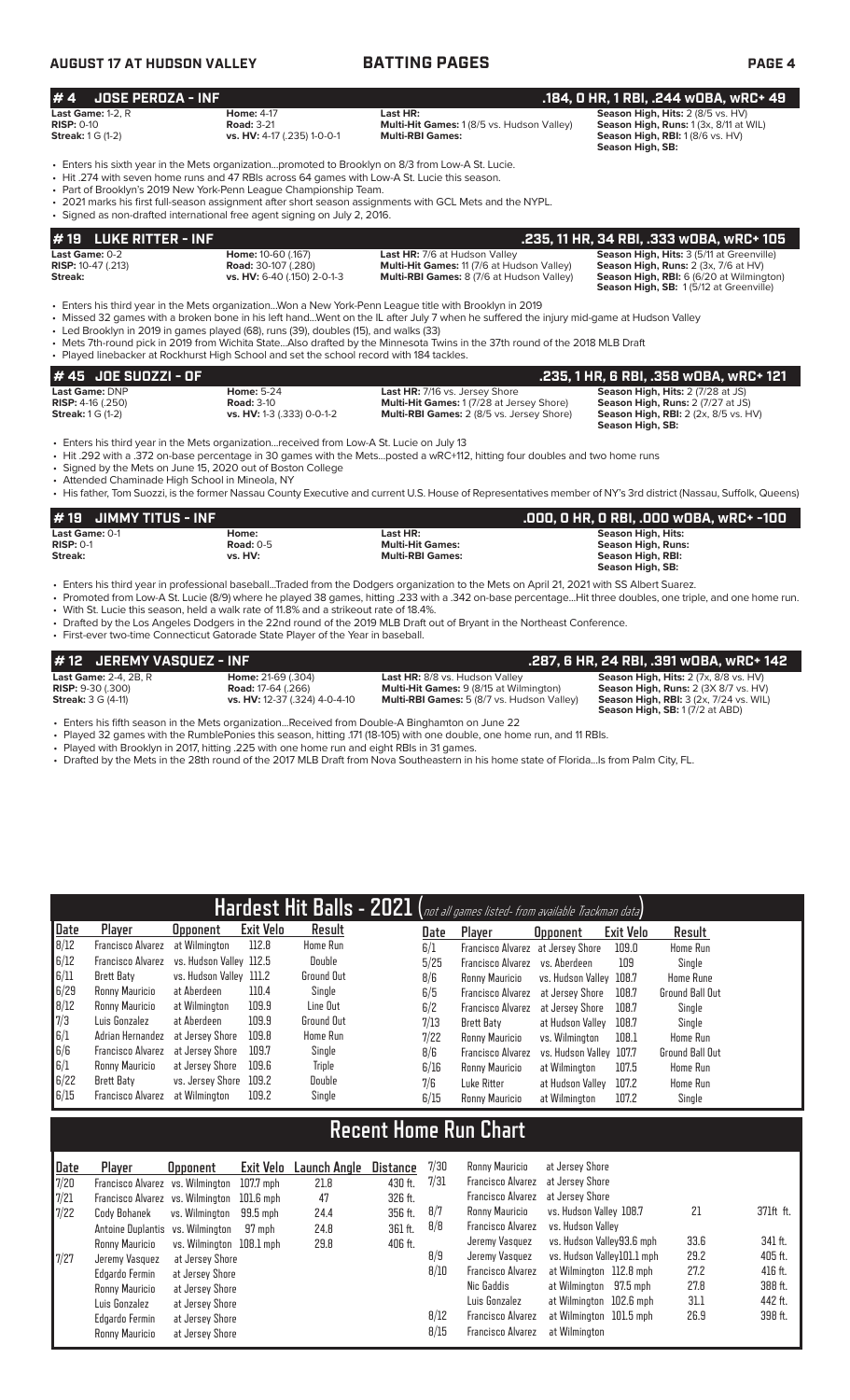| #46                                     | <b>JOSH HEJKA - RHP</b>                                                                                                                                                   | 17.3 K%, 4.6 BB%, 3.67 ERA, 20 G                         |          |              |                    | <b>LAST FIVE APPEARANCES</b> |                             |                           |                   |                         |                         |                                |                         |
|-----------------------------------------|---------------------------------------------------------------------------------------------------------------------------------------------------------------------------|----------------------------------------------------------|----------|--------------|--------------------|------------------------------|-----------------------------|---------------------------|-------------------|-------------------------|-------------------------|--------------------------------|-------------------------|
| Last App: 8/15 at WIL                   | <b>Last Loss:</b>                                                                                                                                                         | <b>SV/OP (Last):</b> 1/2 (7/20 vs. WIL)                  | Holds: 2 |              |                    |                              | <b>JOSH HEJKA</b>           |                           |                   |                         |                         |                                |                         |
| <b>Leadoff: 14-37</b>                   | Inherited Runners/Stranded: 20/10                                                                                                                                         |                                                          |          | DATE         | OPP                | <b>DEC</b>                   | IP                          | H                         | R                 | ER                      | BB                      | Κ                              | HI                      |
|                                         | - Returns to Brooklyn after spending time with Binghamton (6/3-6/9) and Syracuse (6/10-6/18).                                                                             |                                                          |          | 8/1<br>8/5   | @ JS<br>vs. HV     | <b>BS</b>                    | 1.0<br>0.2                  | $\circ$<br>3              | 0<br>$\mathbf{1}$ | 0<br>$\mathbf{1}$       | 0<br>$\circ$            | 0<br>$\mathbf{1}$              | $\mathbf 0$<br>0        |
|                                         | Enters his third year in the Mets organizationWon a 2019 NYPL title with Brooklyn, splitting time                                                                         |                                                          |          | 8/7          | vs. HV             | <b>BS</b>                    | 2.0                         | 4                         | $\overline{2}$    | $\mathbf{1}$            | 0                       | 2                              | 0                       |
| with the Cyclones and Kingsport Mets    | · Signed as a minor league free agent in mid-summer after pitching in six games with the Westside                                                                         |                                                          |          | 8/11         | @ WIL              |                              | 2.1                         | 7                         | 4                 | 4                       | $\mathbf{1}$            | $\overline{2}$                 | 0                       |
|                                         | Wolly Mammoths in the United Shore Baseball League                                                                                                                        |                                                          |          | 8/15         | @ WIL              |                              | 2.0                         | 4                         | 1                 | 1                       | 1                       | 2                              | 0                       |
|                                         | . Pitched all four years at Johns Hopkins, switching to submarine later in his career.                                                                                    |                                                          |          |              |                    |                              |                             |                           |                   |                         |                         |                                |                         |
| #5                                      | <b>BRIAN METOYER - RHP</b>                                                                                                                                                | 35.2 K%, 12.1 BB%, 2.63 ERA, 15 G                        |          |              |                    |                              | <b>BRIAN METOYER</b>        |                           |                   |                         |                         |                                |                         |
| Last App: 8/14 at WIL                   | 5/15 at GVL<br><b>Last Loss:</b>                                                                                                                                          | SV/OP (Last): 1/1 (6/3 at JS)                            | Holds:   | DATE<br>7/31 | OPP<br>@ JS        | <b>DEC</b>                   | IP<br>1.0                   | н<br>$\circ$              | R<br>0            | ER<br>$\circ$           | BB<br>$\mathbf 0$       | Κ<br>$\overline{2}$            | HI<br>0                 |
|                                         | Leadoff: 4-19, 2 BB, HBP Inherited Runners/Stranded: 8/7                                                                                                                  |                                                          |          | 8/4          | HV                 |                              | 2.0                         | 0                         | 0                 | 0                       | 0                       | $\overline{2}$                 | 0                       |
|                                         | · Enters his fourth year in the Mets orgWon a New York Penn League title with Brooklyn in 2019                                                                            |                                                          |          | 8/8          | HV                 |                              | 1.1                         | O                         | $\circ$           | $\circ$                 | $\mathbf 0$             | $\overline{2}$                 | 0                       |
|                                         | · Struck out 40 batters over 28.2 innings with BrooklynSpent his first professional season with                                                                           |                                                          |          | 8/12<br>8/14 | @ WIL<br>@ WIL     |                              | 1.0<br>1.1                  | $\mathbf{1}$<br>0         | $\circ$<br>0      | $\circ$<br>$\mathbf 0$  | $\mathbf{1}$<br>$\circ$ | $\mathbf{1}$<br>$\overline{2}$ | 0<br>0                  |
| GCL Mets and Kingsport Mets             | • Joins Ronnie Robbins (30th, 1981 - Toronto) as the only two LSU-Alexandria Generals to be                                                                               |                                                          |          |              |                    |                              | <b>BRYCE MONTES DE OCA</b>  |                           |                   |                         |                         |                                |                         |
| drafted by a MLB team in school history |                                                                                                                                                                           |                                                          |          | DATE         | OPP                | <b>DEC</b>                   | IP                          | н                         | R                 | ER                      | BB                      | Κ                              | HI                      |
|                                         | • Native of Natchitoches (NACK-ah-tish), the oldest city in Louisiana (est. 1714).                                                                                        |                                                          |          | 7/24         | vs. WIL            |                              | 1.0                         | 2                         | $\overline{2}$    | 2                       | 0                       | 3                              | -1                      |
| #43                                     | <b>BRYCE MONTES DE OCA - RHP</b>                                                                                                                                          | 28.7 K%, 19.7 BB%, 4.55 ERA, 22 G                        |          | 7/30<br>8/5  | at JS G1<br>vs. HV | <b>SV</b>                    | 1.1<br>1.0                  | $\mathbf{1}$<br>1         | 0<br>0            | $\circ$<br>0            | 0<br>2                  | 3<br>$\mathbf{1}$              | $\mathbf 0$<br>$\Omega$ |
| Last App: 8/13 at WIL                   | Last Loss: 7/6 at HV                                                                                                                                                      | <b>SV/OP (Last):</b> 4/4 (7/30 at JS G1) <b>Holds:</b> 1 |          | 8/8          | vs. HV             |                              | 1.2                         | 1                         | 1                 | 0                       | $\mathbf{1}$            | $\mathbf{1}$                   | 0                       |
| Leadoff: 5-19, 5 BB                     | <b>Inherited Runners/Stranded: 8/8</b>                                                                                                                                    |                                                          |          | 8/13         | @ WIL              | L                            | 0.2                         | 3                         | 5                 | 5                       | $\overline{2}$          | 1                              | 0                       |
|                                         | · Enters his fourth year in the Mets orgHas not pitched as a professional due to injuries                                                                                 |                                                          |          |              |                    |                              | <b>COLBY MORRIS</b>         |                           |                   |                         |                         |                                |                         |
|                                         | • Underwent Tommy John surgery as a high school junior and missed 2016 after having ulnar                                                                                 |                                                          |          | DATE         | OPP<br>vs. WIL     | DEC                          | IP                          | H                         | R                 | ER                      | BB                      | Κ                              | HI                      |
| nerve transposition                     |                                                                                                                                                                           |                                                          |          | 7/25<br>7/31 | @ JS               | <b>BS</b>                    | 1.0<br>2.0                  | $\overline{2}$<br>$\circ$ | $\mathbf{1}$<br>0 | $\mathbf{1}$<br>$\circ$ | O<br>1                  | 2<br>$\mathbf{1}$              | $\mathbf{1}$<br>$\circ$ |
|                                         | • Previously drafted by Washington in the 15th round of the 2017 MLB Draft and by the Chicago                                                                             |                                                          |          | 8/4          | vs. HV             |                              | 1.2                         | $\mathbf{1}$              | $\mathbf{1}$      | $\mathbf{1}$            | 0                       | $\overline{c}$                 | 0                       |
|                                         | White Sox in the 14th round of the 2015 MLB Draft.                                                                                                                        |                                                          |          | 8/8          | vs. HV             |                              | 1.0                         | 0                         | 0                 | $\circ$                 | $\circ$                 | 3                              | $\circ$                 |
| #38                                     | <b>COLBY MORRIS - RHP</b>                                                                                                                                                 | 22.8 K%, 11 BB%, 4.54 ERA, 18 G                          |          | 8/13         | @ WIL              |                              | 2.0                         | 3                         | 1                 | 1                       | 1                       | $\overline{2}$                 | 0                       |
| Last App: 8/13 at WIL                   | <b>Last Loss:</b>                                                                                                                                                         | SV/OP (Last):                                            | Holds:   |              | OPP                |                              | <b>CONNOR O'NEIL</b><br>IP  |                           | R                 |                         |                         | К                              |                         |
|                                         | Leadoff: 8-27, 3B, 3 BB, 3 HBP Inherited Runners/Stranded: 8/3                                                                                                            |                                                          |          | DATE<br>7/27 | @ JS               | <b>DEC</b>                   | 2.0                         | Н<br>$\circ$              | 0                 | ER<br>$\circ$           | BB<br>0                 | 3                              | HI<br>0                 |
|                                         | · Enters his first season in the Mets organizationcalled up from Low-A St. Lucie on May 20                                                                                |                                                          |          | 8/1          | @ JS               |                              | 1.0                         | 1                         | 1                 | $\mathbf{1}$            | $\mathbf{1}$            | $\mathbf{1}$                   |                         |
|                                         | • Made four scoreless appearances in relief for the St. Lucie Mets to being 2021<br>• Minor League free agent signingpitched at Middlebury in Vermont                     |                                                          |          | 8/5          | vs. HV             |                              | 1.0                         | $\mathbf{1}$<br>3         | $\mathbf 0$<br>2  | 0<br>$\overline{1}$     | $\circ$<br>$\mathbf 0$  | $\overline{2}$<br>$\mathbf{1}$ | 0<br>0                  |
|                                         | <b>CONNER O'NEIL - RHP</b>                                                                                                                                                |                                                          |          | 8/10<br>8/15 | @ WIL<br>@ WIL     | W                            | 3.0<br>2.0                  | $\overline{4}$            | 3                 | 3                       | $\mathbf 0$             | $\Omega$                       |                         |
| #9<br>Last App: 8/15 at WIL             | Last Loss: 8/1 at JS                                                                                                                                                      | 23.0 K%, 10.3 BB%, 6.86 ERA, 13 G<br>SV/OP (Last):       | Holds: 1 |              |                    |                              | <b>MICHEL OTANEZ</b>        |                           |                   |                         |                         |                                |                         |
| <b>Leadoff:</b> 6-19, 2 HR              | Inherited Runners/Stranded: 8/3                                                                                                                                           |                                                          |          | DATE<br>7/28 | OPP                | <b>DEC</b>                   | IP                          | н<br>$\circ$              | R<br>0            | ER<br>$\circ$           | BB<br>0                 | Κ<br>3                         | HI                      |
|                                         | • Enters his fifth year in the Mets organization…received from Double-A Binghamton on 6/20                                                                                |                                                          |          | 8/4          | @ JS<br>vs. JS     |                              | 1.0<br>1.0                  | 2                         | $\mathbf{1}$      | $\circ$                 | $\mathbf{1}$            | $\overline{2}$                 | 0<br>0                  |
|                                         | • Has not pitched in 2021Last pitched for Advanced-A St. Lucie in 2019                                                                                                    |                                                          |          | 8/6          | vs. JS             | W                            | 2.0                         | 1                         | 1                 | 1                       | 3                       | 3                              | 0                       |
|                                         | • Spent his first professional season with Brooklyn in 2017, pitching 19 times in relief                                                                                  |                                                          |          | 8/10         | @ WIL              |                              | 1.0                         | 1                         | 1                 | $\mathbf{1}$            | 0                       | $\mathbf{1}$                   | 1                       |
|                                         | • Drafted by the Mets in the 7th round of the 2017 MLB Draft from Cal State-Northridge                                                                                    |                                                          |          | 8/13         | @ WIL              |                              | 0.2                         | $\circ$                   | 0                 | $\mathbf 0$             | $\mathbf 0$             | 1                              | 0                       |
|                                         |                                                                                                                                                                           |                                                          |          | DATE         | OPP                | DEC                          | <b>HUNTER PARSONS</b><br>IP | н                         | R                 | ER                      | BB                      | Κ                              |                         |
| #26                                     | <b>MICHEL OTANEZ - RHP</b>                                                                                                                                                | 27.7 K%, 24.1 BB%, 5.16 ERA, 26 G                        |          | 7/27         | @ JS               | W                            | 1.1                         | 1                         | 0                 | 0                       | 1                       | $\overline{2}$                 | HI<br>$\circ$           |
| Last App: 8/13 at WIL<br>Leadoff: 5-23  | <b>Last Loss:</b><br>Inherited Runners/Stranded: 15/5                                                                                                                     | <b>SV/OP (Last): 0/2 (BS vs. JS)</b>                     | Holds: 3 | 8/4          | vs. HV             |                              | 1.2                         | $\mathbf{1}$              | 0                 | $\circ$                 | O                       | 2                              | $\mathbf 0$             |
|                                         | • Enters his sixth vear in the Mets orgNo. 26 prospect in the system according to MLB Pipeline                                                                            |                                                          |          | 8/6          | vs. HV             |                              | 2.0                         | 2                         | $\circ$           | $\circ$                 | $\circ$                 | 3                              | 0                       |
|                                         | • Returns to Brooklyn for the second assignment in a row                                                                                                                  |                                                          |          | 8/10<br>8/15 | @ WIL<br>@ WIL     | L                            | 2.0<br>0.0                  | $\mathbf{1}$<br>3         | 2<br>5            | 2<br>5                  | 2<br>2                  | 0<br>$\mathbf 0$               | 0<br>0                  |
|                                         | • Pitched with the Cyclones and won an NYPL title in 2019 and also spent time with Kingsport                                                                              |                                                          |          |              |                    |                              | <b>EVY RUIBAL</b>           |                           |                   |                         |                         |                                |                         |
|                                         | • Missed 2017 due to injuryStruck out 21 batters in 21.1 innings with the DSL Mets1 in 2016.                                                                              |                                                          |          | DATE         | OPP                | <b>DEC</b>                   | IP                          | H.                        | R                 | ER                      | BB                      | Κ                              | HI                      |
| #44                                     | <b>HUNTER PARSONS - RHP</b>                                                                                                                                               | 22.1 K%, 15 BB%, 6.39 ERA, 16 G                          |          | 7/31<br>8/5  | @ JS<br>vs. HV     |                              | 0.2<br>1.0                  | 0<br>2                    | 0<br>1            | 0<br>1                  | 1<br>0                  | 0<br>2                         | 0<br>0                  |
| Last App: 8/15 at WIL                   | Last Loss:                                                                                                                                                                | SV/OP (Last):                                            | Holds: 1 | 8/7          | vs. HV             | W                            | 1.0                         | 1                         | 0                 | 0                       | 0                       | 0                              | 0                       |
| Leadoff: 4-20, 3 BB                     | <b>Inherited Runners/Stranded: 11/7</b>                                                                                                                                   |                                                          |          | 8/11         | @ WIL              |                              | 1.0                         | 1                         | 3                 | 2                       | 3                       | 2                              | 0                       |
|                                         | • Enters his third year in the Mets orgCalled up from Low-A St. Lucie on May 20                                                                                           |                                                          |          | 8/15         | @ WIL              |                              | 1.0                         | 1                         | 0                 | 0                       | O                       | 1                              | 0                       |
|                                         | • Made four relief appearances with the Mets (A-), striking out 18 in 10 innings (45% K rate).                                                                            |                                                          |          |              |                    |                              |                             |                           |                   |                         |                         |                                |                         |
|                                         | • Pitched with the Cyclones and won an NYPL title in 2019                                                                                                                 |                                                          |          |              |                    |                              | <b>WILLY TAVERAS</b><br>IP  |                           |                   |                         |                         |                                |                         |
|                                         |                                                                                                                                                                           |                                                          |          | DATE<br>7/21 | OPP<br>WIL         | DEC<br>W, BS                 | 2.0                         | Н<br>3                    | R<br>2            | <u>ER</u><br>2          | BB<br>0                 | Κ<br>3                         | HI<br>$\mathbf{1}$      |
| #50                                     | <b>EVY RUIBAL - RHP</b>                                                                                                                                                   | 22 K%, 18.6 BB% 6.23 ERA, 11 G                           |          | 7/25         | WIL                | W                            | 2.0                         | 1                         | 0                 | 0                       | 0                       | 3                              | 0                       |
| Last App: 8/11 at WIL                   | Last Loss:                                                                                                                                                                | SV/OP (Last):<br>Holds: 1                                |          | 8/1          | @ JS               |                              | 1.1                         | 2                         | 1                 | 1                       | 1                       | 1                              | 0                       |
| Leadoff: 2-9, 2B                        | <b>Inherited Runners/Stranded: 6/4</b>                                                                                                                                    |                                                          |          | 8/6<br>8/12  | HV<br>@ WIL        | S                            | 2.0<br>2.0                  | 1<br>0                    | 0<br>0            | 0<br>$\circ$            | 0<br>1                  | 4<br>$\mathbf{1}$              | 0<br>0                  |
|                                         | • Signed to a minor league deal on June 27 from the Florence Y'alls (Frontier League)<br>• Pitched in the Dodgers system from 2015-2018, reaching High-A Rancho Cucamonga |                                                          |          |              |                    |                              |                             |                           |                   |                         |                         |                                |                         |
|                                         | • Drafted by the Dodgers in the 16th round of the 2017 MLB Draft from Notre Dame                                                                                          |                                                          |          |              |                    |                              |                             |                           |                   |                         |                         |                                |                         |
|                                         | • From Milburn, New Jersey, attending Milburn High School                                                                                                                 |                                                          |          |              |                    |                              |                             |                           |                   |                         |                         |                                |                         |
| #35                                     | <b>WILLY TAVERAS - RHP</b>                                                                                                                                                | 31.7 K%, 7.3 BB% 2.61 ERA, 6 G                           |          |              |                    |                              |                             |                           |                   |                         |                         |                                |                         |
| Last App: 8/12 at WIL                   | Last Loss:                                                                                                                                                                | <b>SV/OP (Last):</b> 1/2 (8/6 vs. HV) <b>Holds:</b>      |          |              |                    |                              |                             |                           |                   |                         |                         |                                |                         |
| <b>Leadoff:</b> 0-8, BB, K              | <b>Inherited Runners/Stranded: 2/2</b>                                                                                                                                    |                                                          |          |              |                    |                              |                             |                           |                   |                         |                         |                                |                         |
|                                         |                                                                                                                                                                           |                                                          |          |              |                    |                              |                             |                           |                   |                         |                         |                                |                         |

• Received from Low-A St. Lucie on Friday, July 16 in a move that sent LHP Andrew Edwards to Double-A Binghamton

• Pitched in 18 games with St. Lucie, posting a 36% strikeout rate (best in career) and a 2.1% walk rate (lowest of career)

• Struggled in Low-A Columbia in 2019, allowing a 4.56 FIP...2021 FIP is 2.49

• 23 years old from Villa Isabela in the Dominican Republic...Signed by Mets June 1, 2016

| DATE                | OPP            | <b>DEC</b> | IP                         | Н                | R                | ER             | <b>BB</b>         | Κ              | <b>HR</b>      |
|---------------------|----------------|------------|----------------------------|------------------|------------------|----------------|-------------------|----------------|----------------|
| 8/1                 | @ JS           |            | 1.0                        | 0                | 0                | 0              | 0                 | 0              | 0              |
| 8/5                 | vs. HV         | <b>BS</b>  | 0.2                        | 3                | $\mathbf{1}$     | 1              | 0                 | 1              | 0              |
| 8/7                 | vs. HV         | <b>BS</b>  | 2.0                        | $\overline{4}$   | 2                | 1              | 0                 | 2              | 0              |
| 8/11                | @ WIL          |            | 2.1                        | 7                | 4                | 4              | 1                 | 2              | 0              |
| 8/15                | @ WIL          |            | 2.0                        | 4                | 1                | 1              | 1                 | 2              | 0              |
|                     |                |            |                            |                  |                  |                |                   |                |                |
|                     |                |            | <b>BRIAN METOYER</b>       |                  |                  |                |                   |                |                |
| DATE                | OPP            | <b>DEC</b> | IP                         | Н                | R                | ER             | <b>BB</b>         | K              | HR             |
| 7/31                | @ JS           |            | 1.0                        | $\circ$          | O                | $\overline{O}$ | 0                 | $\overline{2}$ | 0              |
| 8/4                 | HV             |            | 2.0                        | $\Omega$         | $\Omega$         | O              | 0                 | $\overline{2}$ | 0              |
| 8/8                 | HV             |            | 1.1                        | 0                | 0                | 0              | 0                 | $\overline{2}$ | 0              |
| 8/12                | @ WIL          |            | 1.0                        | 1                | 0                | 0              | 1                 | 1              | 0              |
| 8/14                | @ WIL          |            | 1.1                        | 0                | 0                | 0              | 0                 | $\overline{2}$ | 0              |
|                     |                |            | <b>BRYCE MONTES DE OCA</b> |                  |                  |                |                   |                |                |
| DATE                | OPP            | DEC        | IP                         | Н                | R                | ER             | <b>BB</b>         | Κ              | <b>HR</b>      |
| 7/24                | vs. WIL        |            | 1.0                        | 2                | $\overline{2}$   | $\overline{2}$ | 0                 | 3              | 1              |
| 7/30                | at JS G1       | SV         | 1.1                        | 1                | 0                | 0              | 0                 | 3              | 0              |
| 8/5                 | vs. HV         |            | 1.0                        | 1                | 0                | 0              | 2                 | 1              | 0              |
| 8/8                 | vs. HV         |            | 1.2                        | 1                | 1                | 0              | $\mathbf{1}$      | 1              | 0              |
| 8/13                | @ WIL          | L          | 0.2                        | 3                | 5                | 5              | $\overline{c}$    | 1              | 0              |
|                     |                |            | <b>COLBY MORRIS</b>        |                  |                  |                |                   |                |                |
| <b>DATE</b>         | OPP            | <b>DEC</b> | IP                         | $\mathsf{H}$     | R                | ER             | <b>BB</b>         | К              | HR             |
| 7/25                | vs. WIL        | <b>BS</b>  | 1.0<br>2.0                 | 2<br>$\mathbf 0$ | 1<br>$\mathbf 0$ | 1<br>0         | 0<br>$\mathbf{1}$ | 2<br>1         | 1<br>0         |
| 7/31<br>8/4         | @ JS<br>vs. HV |            | 1.2                        | 1                | 1                | 1              | 0                 | $\overline{2}$ | 0              |
| 8/8                 | vs. HV         |            | 1.0                        | 0                | 0                | 0              | 0                 | 3              | 0              |
| 8/13                | @ WIL          |            | 2.0                        | 3                | 1                | 1              | 1                 | $\overline{2}$ | 0              |
|                     |                |            |                            |                  |                  |                |                   |                |                |
|                     |                |            | <b>CONNOR O'NEIL</b>       |                  |                  |                |                   |                |                |
| <b>DATE</b><br>7/27 | OPP<br>@ JS    | DEC        | IP<br>2.0                  | Н<br>0           | R<br>0           | ER<br>0        | BB<br>0           | Κ<br>3         | <b>HR</b><br>0 |
| 8/1                 | @ JS           |            | 1.0                        | 1                | 1                | 1              | 1                 | 1              | $\mathbf{1}$   |
| 8/5                 | vs. HV         |            | 1.0                        | 1                | O                | O              | O                 | $\overline{2}$ | 0              |
| 8/10                | @ WIL          | W          | 3.0                        | 3                | $\overline{2}$   | 1              | 0                 | 1              | 0              |
| 8/15                | @ WIL          |            | 2.0                        | 4                | 3                | 3              | 0                 | 0              | 1              |
|                     |                |            | <b>MICHEL OTANEZ</b>       |                  |                  |                |                   |                |                |
| DATE                | OPP            | DEC        | IP                         | Н                | R                | ER             | ВB                | Κ              | HR             |
| 7/28                | @ JS           |            | 1.0                        | 0                | 0                | 0              | 0                 | 3              | 0              |
| 8/4                 | vs. JS         |            | 1.0                        | $\overline{2}$   | 1                | $\mathbf 0$    | $\mathbf{1}$      | 2              | 0              |
| 8/6                 | vs. JS         | W          | 2.0                        | 1                | 1                | 1              | 3                 | 3              | 0              |
| 8/10                | @ WIL          |            | 1.0                        | 1                | 1                | 1              | 0                 | 1              | 1              |
| 8/13                | @ WIL          |            | 0.2                        | 0                | 0                | 0              | 0                 | 1              | 0              |
|                     |                |            | <b>HUNTER PARSONS</b>      |                  |                  |                |                   |                |                |
| <b>DATE</b>         | OPP            | DEC        | IP                         | Н                | R                | ER             | <b>BB</b>         | Κ              | HR             |
| 7/27                | @ JS           | W          | 1.1                        | 1                | 0                | 0              | 1                 | 2              | 0              |
| 8/4                 | vs. HV         |            | 1.2                        | 1                | 0                | 0              | 0                 | $\overline{2}$ | 0              |
| 8/6                 | vs. HV         |            | 2.0                        | 2                | 0                | 0              | 0                 | 3              | 0              |
| 8/10                | @ WIL          |            | 2.0                        | 1                | $\overline{2}$   | $\overline{2}$ | 2                 | 0              | 0              |
| 8/15                | @ WIL          | L          | 0.0<br><b>EVY RUIBAL</b>   | 3                | 5                | 5              | 2                 | 0              | 0              |
| DATE                | OPP            | <b>DEC</b> | IP                         | Н                | R                | ER             | <b>BB</b>         | Κ              | <b>HR</b>      |
| 7/31                | @ JS           |            | 0.2                        | 0                | 0                | 0              | 1                 | 0              | 0              |
| 8/5                 | vs. HV         |            | 1.0                        | $\overline{2}$   | 1                | 1              | 0                 | $\overline{2}$ | 0              |
| 8/7                 | vs. HV         | W          | 1.0                        | 1                | 0                | 0              | 0                 | 0              | 0              |
| 8/11                | @ WIL          |            | 1.0                        | 1                | 3                | $\overline{2}$ | 3                 | 2              | 0              |
| 8/15                | @ WIL          |            | 1.0                        | 1                | $\circ$          | O              | 0                 | 1              | 0              |
|                     |                |            |                            |                  |                  |                |                   |                |                |
|                     |                |            | <b>WILLY TAVERAS</b>       |                  |                  |                |                   |                |                |
| DATE                | OPP            |            | DEC IP H                   |                  | R                | ER             | <b>BB</b>         | Κ              | <b>HR</b>      |

|                | <b>Number of Pitches Thrown</b> |    |    |                     |    |    |      |
|----------------|---------------------------------|----|----|---------------------|----|----|------|
| <b>Pitcher</b> | Days Rest 8/15                  |    |    | 8/16 8/17 8/18 8/19 |    |    | 8/20 |
| Hejka          |                                 |    |    |                     |    |    |      |
| Metoyer        | 2                               | -- |    |                     | -- |    |      |
| Montes de Oca  | 3                               | -- | -- | --                  |    |    |      |
| <b>Morris</b>  | 3                               | -- |    |                     |    |    |      |
| O'Neil         |                                 |    |    |                     |    |    |      |
| Otanez         | 3                               | -- |    | --                  |    |    |      |
| Parsons        |                                 | -- |    |                     |    |    |      |
| Ruibal         |                                 | -- | -- | --                  | -- | -- |      |
| Taveras        |                                 |    |    |                     |    |    |      |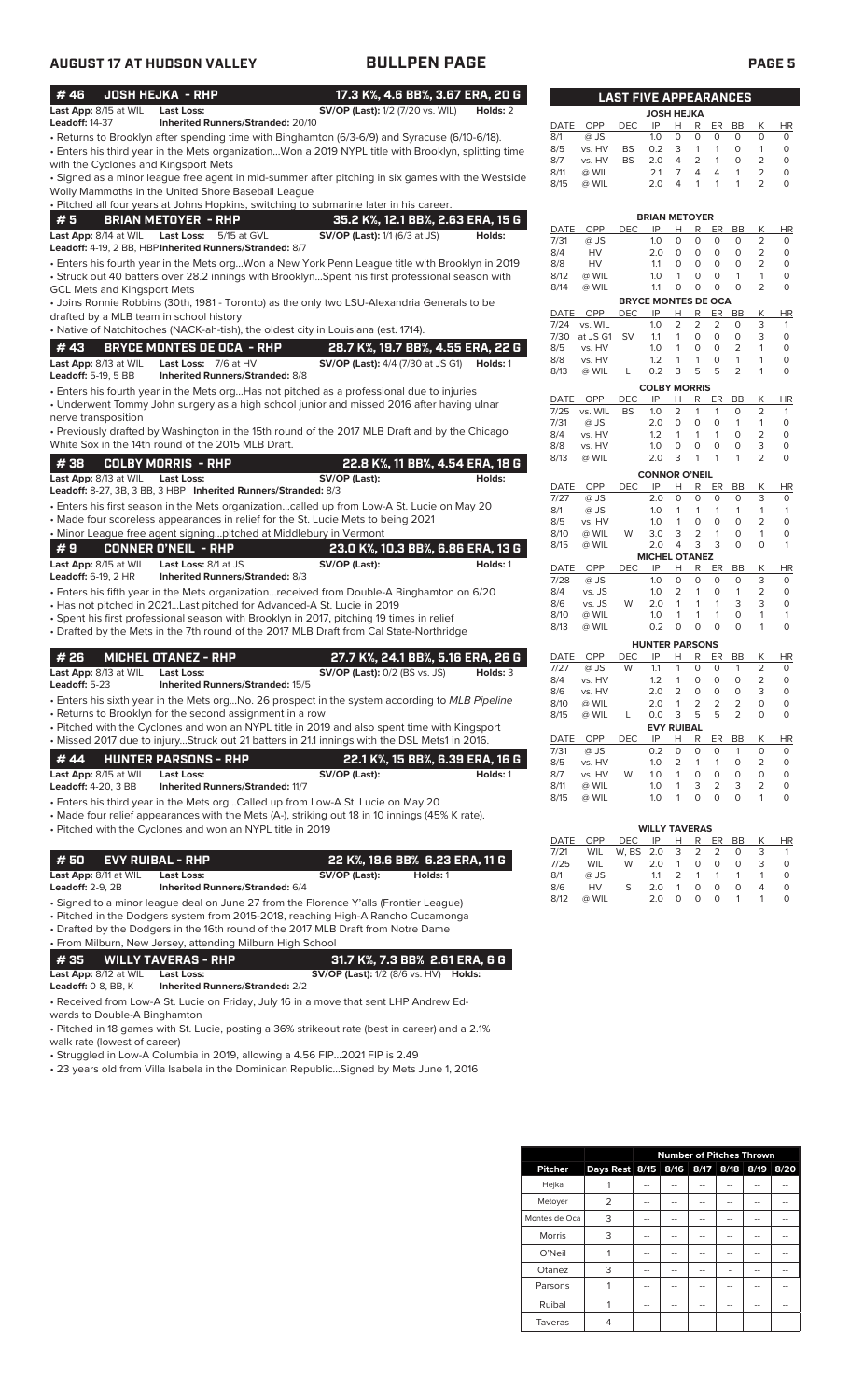| INDIVIDUAL BATTING HIGHS                                                    |
|-----------------------------------------------------------------------------|
|                                                                             |
|                                                                             |
|                                                                             |
|                                                                             |
|                                                                             |
|                                                                             |
|                                                                             |
| Home Runs, Consecutive Games Three games (2x, last: Luke Ritter, 6/18-6/21) |
|                                                                             |
|                                                                             |
|                                                                             |
|                                                                             |
|                                                                             |
| Most Strikeouts, Game4 (15x, Francisco Alvarez, 8/8 vs. Hudson Valley)      |
|                                                                             |
| Most Extra-Base Hits, Game 3 (3x, Cody Bohanek, 6/15 at Wilmington)         |
|                                                                             |
|                                                                             |
| <b>TEAM BATTING HIGHS</b>                                                   |
|                                                                             |
|                                                                             |
|                                                                             |
|                                                                             |
|                                                                             |
|                                                                             |
|                                                                             |
|                                                                             |
|                                                                             |
|                                                                             |
|                                                                             |
|                                                                             |
|                                                                             |
|                                                                             |
|                                                                             |
|                                                                             |

Most Errors, Team, Game...............................................................................6 (5/7 at Asheville) **FIELDING**

.3 (5x, 7/7 at Hudson Valley - 10 innings)

Most Errors, Individual, Game....... 2 (7x, last: Ronny Mauricio, 7/30 at Jersey Shore G2) Most Double Plays Turned, Nine-Inning Game.......................... 3 (5/19 vs. Hudson Valley) Consecutive Errorless Games, Team...

Most Strikeouts, Extra Innings ................................15 (5/23 vs. Hudson Valley - 12 innings) Most Stolen Bases, Game......................................................................3 (3x, 7/2 at Aberdeen) LOB, Nine Innings .......................................................................................... 13 (5/5 at Asheville) LOB, Extra Innings........................................................13 (6/23 vs. Jersey Shore - 10 innings)

### **C-** Alvarez (34), Mena (20), Uriarte (19), Senger (9), Gaddis (5) **STARTERS BY POSITION**

**1B-** Genord (49), Vasquez (28), Ritter (5), Bohanek (4), Winaker (2)

**2B-** Ritter (39), Gonzalez (28), Walters (12), Fermin (4), Peroza (1), Tiberi (1), Struble (1), McNeil (1), Bohanek (1)

**3B-** Baty (41), Bohanek (20), Peroza (9), Tiberi (7), Fermin (7), Gaddis (1), Gonzalez (1)

**SS-** Mauricio (70), Bohanek (6), Gonzalez (5), Walters (4), Fermin (3)

**LF-** Duplantis (41), Tiberi (12), Suozzi (9), Vasquez (7), Ashford (6), Bohanek (4), Baty (3), Murphy (2), Palmer (1), Winaker (1), Kleszcz (1), Struble (1)

**CF-** Duplantis (38), Hernandez (23), Palmer (9). Mangum (8), Hernandez (8), Molina (6), Ota (2), Murphy (2), Ashford (1)

**RF-** Ashford (38), Struble (15), Molina (10), Kleszcz (6), Bohanek (5), Winaker (4), Martinez (1), Hernandez (4), Murphy (2), Ota (1), Suozzi (1)

**DH-** Alvarez (25), Mauricio (10), Genord (8), Vasquez (8), Baty (7), Ritter (4), Bohanek (3), Tiberi (3), Hernandez (3), Gaddis (2), Peroza (2), Ashford (2), Senger (2), Mena (2), Walters (2), Fermin (2), Mangum (1), Struble (1), Titus (1)

## **STARTERS BY BATTING ORDER**

**1st -** Duplantis (71), Palmer (4). Bohanek (4), Struble (3), Tiberi (2), Mangum (2), Ashford (1), McNeil (1)

**2nd -** Bohanek (18), Fermin (15), Mauricio (11), Duplantis (8), Palmer (6), Ashford (6), Gonzalez (6), Mangum (5), Winaker (4), Tiberi (3), Struble (3), Walters (2), Alvarez (2), Ritter (1)

**3rd -** Mauricio (71), Baty (15), Alvarez (1), Martinez (1)

**4th-** Baty (37), Alvarez (32), Ritter (9), Vasquez (8), Genord (2)

**5th-** Alvarez (25), Vasquez (23), Ritter (14), Bohanek (5), Genord (5), Senger (4), Ashford (4), Gonzalez (3), Ota (2), Fermin (1), Hernandez (1), Peroza (1)

**6th-** Ritter (18), Genord (18), Ashford (12), Peroza (8), Bohanek (7), Gonzalez (7), Hernandez (3), Senger (3), Mena (2), Winaker (2), Kleszcz (2), Fermin (1), Ota (1), Suozzi (1) Tiberi (1), Uriarte (1)

**7th-** Genord (24), Ashford (12), Gonzalez (11), Tiberi (5), Ritter (5), Vasquez (4), Bohanek (4), Ashford (3), Senger (3), Uriarte (3), Hernandez (2), Kleszcz (2), Peroza (2), Walters (2), M (2), Suozzi (1), Winaker (1), Gaddis (1), Murphy (1)

**8th-** Tiberi (11), Hernandez (10), Genord (9), Uriarte (8), Mena (8), Ashford (8), Vasquez (6), Walters (6), Gonzalez (4), Gaddis (4), Bohanek (3), Murphy (2), Suozzi (2), Kleszcz (2), Peroza (1), Senger (1), Molina (1), Struble (1), Titus (1)

**9th-** Molina (16), Hernandez (14), Mena (9), Struble (8), Walters (7), Uriarte (7), Suozzi (6), Gad-

dis (5), Murphy (3), Bohanek (3), Gonzalez (3), Mangum (2), Kleszcz (2), Tiberi (1)

|                                             | <b>CATCHERS STEALING</b> |                            |                                | <b>MULTI-RUN INNINGS</b> |              |                  |  |
|---------------------------------------------|--------------------------|----------------------------|--------------------------------|--------------------------|--------------|------------------|--|
| <b>Name</b>                                 | СS                       | АТТ                        | <b>PCT</b>                     | Runs                     | <b>Times</b> | Last             |  |
| Alvarez                                     | 13                       | 52                         | 25%                            | 6                        | 3            | 4th, 8/10 at WIL |  |
|                                             |                          |                            |                                | 5                        |              | 6th, 8/6 vs. HV  |  |
|                                             |                          |                            |                                | 4                        |              | 6th, 7/27 at JS  |  |
|                                             |                          |                            |                                | 3                        | 29           | 4th, 8/15 at WIL |  |
|                                             |                          |                            |                                | っ                        | 53           | 9th, 8/12 at WIL |  |
|                                             |                          |                            |                                |                          |              |                  |  |
| Gaddis<br>Mena<br>Senger<br>Uriarte<br>Team | O<br>3<br>フ<br>11<br>29  | 4<br>28<br>10<br>31<br>127 | 0%<br>11%<br>20%<br>35%<br>23% |                          |              |                  |  |

|                                        |    | 427 |  |                           |  |  | 3 4 5 6 7 8 9 10 + TOTALS |
|----------------------------------------|----|-----|--|---------------------------|--|--|---------------------------|
| OPPONENTS 48 58 66 54 42 54 38 52 26 5 |    |     |  |                           |  |  | 422                       |
| <b>BKLYN</b>                           | 39 |     |  | 34 42 53 40 52 46 56 23 6 |  |  | 379                       |

## **AUGUST 17 AT HUDSON VALLEY HIGH/LOW & CHARTS PAGE 6**

| INDIVIDUAL PITCHING HIGHS                                           |
|---------------------------------------------------------------------|
|                                                                     |
|                                                                     |
| Most Home Runs Allowed, Game4 (2x, Jose Butto, 6/6 at Jersey Shore) |
|                                                                     |
|                                                                     |
|                                                                     |
|                                                                     |
|                                                                     |
|                                                                     |
|                                                                     |
|                                                                     |
|                                                                     |

**TEAM PITCHING HIGHS**

| I LAM PITUNING NIGHS |                                                                             |
|----------------------|-----------------------------------------------------------------------------|
|                      |                                                                             |
|                      |                                                                             |
|                      |                                                                             |
|                      | Fewest Runs Allowed, Game 0 (3x, last: 7/30 at Jersey Shore G1 - 7 innings) |
|                      |                                                                             |
|                      |                                                                             |
|                      |                                                                             |
|                      |                                                                             |
|                      |                                                                             |
|                      |                                                                             |
|                      | Most Strikeouts, Extra Innings  10 (2x, 7/7 at Hudson Valley - 10 innings)  |
|                      |                                                                             |
|                      | Most Walks Allowed, Extra Innings 6 (6/23 vs. Jersey Shore - 10 innings)    |
|                      |                                                                             |
|                      |                                                                             |
|                      | Most Pitchers Used, Extra Innings 5 (5/23 vs. Hudson Valley - 12 innings)   |
|                      |                                                                             |

|                                                                                    | <b>TEAM MISCELLANEOUS</b> |
|------------------------------------------------------------------------------------|---------------------------|
|                                                                                    |                           |
| Longest Game, Time, Extra-Inning Game3:30 (6/23 vs. Jersey Shore - 10 innings)     |                           |
| Shortest Game, Time Nine-Inning Game.  2:20 (2x, 5/18 vs. HV & 8/14 at Wilmington) |                           |
|                                                                                    |                           |
|                                                                                    |                           |
|                                                                                    |                           |
|                                                                                    |                           |
|                                                                                    |                           |
|                                                                                    |                           |
|                                                                                    |                           |
|                                                                                    |                           |
|                                                                                    |                           |
|                                                                                    |                           |
| OUTFIELD ASSISTS (11)                                                              | RECORD BREAKDOWN          |

## **OUTFIELD ASSISTS (11)** TOTAL

| Duplantis<br>Ashford<br>Molina<br>Winaker | 5<br>3<br>1 | 8/5 vs. HV<br>7/23 vs. WIL<br>5/21 vs. HV<br>5/6 at ASH |
|-------------------------------------------|-------------|---------------------------------------------------------|
| <b>Bohanek</b>                            |             | 7/6 at HV                                               |

|                          |         | $\mathsf{C}$                 |
|--------------------------|---------|------------------------------|
| UNIFORM RECORDS          |         | C<br>E                       |
| <b>Home White</b>        | $7 - 5$ | $\overline{C}$               |
| <b>Road Gray</b>         | 14-30   | $\mathsf{L}$<br>s<br>C       |
| <b>Championship Gold</b> | $9-12$  | T                            |
| <b>Coney Island</b>      | $0 - 2$ | S<br>$\mathsf{H}$            |
| Los Jefes                | $1-0$   | ŀ<br>D                       |
|                          |         | $\mathsf{H}$<br>$\mathsf{C}$ |
|                          |         | N N N                        |
|                          |         |                              |
|                          |         | $\vdash$<br>F                |
|                          |         | D<br>Ņ                       |
|                          |         | s<br>C                       |
|                          |         | $\vee$                       |
|                          |         | V                            |
|                          |         | C<br>C<br>C                  |
|                          |         |                              |
|                          |         | F<br>F                       |
|                          |         | L                            |
|                          |         | S                            |

**Name Umpire Date** Joe GenordDylan Bradley 7/9 at HV Ed Blankmeyer Joe Belangia 7/11 at HV

**EJECTIONS**

### Leading After 6........................................26-3 Tied After 6.................................................3-5 Trailing After 6 .........................................3-45 Leading After 7.........................................24-4 Tied After 7. Trailing After 7..........................................2-38 Leading After 8 ........................................26-3 Tied After 8................................................. 3-4 Trailing After 8..........................................2-37 **Dut Hit Opponent.** Get Out Hit.................................................8-41 Equal in Hits.................................................1-4 Quality Start ................................................6-9 Non Quality Start.................................. 27-49 Shutouts.......................................................3-11 One-Run Games .....................................10-16 Two-Run Games ........................................ 6-7 .<br>Score 4 or More Runs... Hit a Home Run.....................................25-26 Hit 2+ Home Runs. .<br>Do Not Allow a Home Run...................... <mark>18-18</mark><br>Hit More Home Runs .............................19-9 Hit More Home Runs ..............................19-9 Opponent Hits More HRs. Starter Goes 6.0 +.....................................6-4 Starter Goes 7.0 + ......................................1-0 Starter Goes 8.0 + ......................................1-0 Home........................................................20-21 Road.......................................................... 14-33 Day Games.................................................4-13 werd.<br>Night Games..... Scoring First............................................20-18 Opponent Scores First.........................10-38 . . .<br>.s. North vs. South ...................................................... 4-7 .....<br>Series at Home Series on Road........................................ 0-7-1 Overall Series..........................................1-9-5 irst Game of Series Rubber Game of Series ................................. Last Game of Series .................................6-8 Series Sweeps ............................................1-0 Errorless....................................................13-21 Extra Innings... vs. LHP Starters.......................................14-15 vs. RHP Starters ...

### Come from Behind Wins ... 13 (8/8 vs. HV)<br>Wins in Last At-Bat................ 6 (8/8 vs. WIL) Wins in Last At-Bat......... Walk-off Wins .....................4 (8/8 vs. WIL) **MISC. WINS**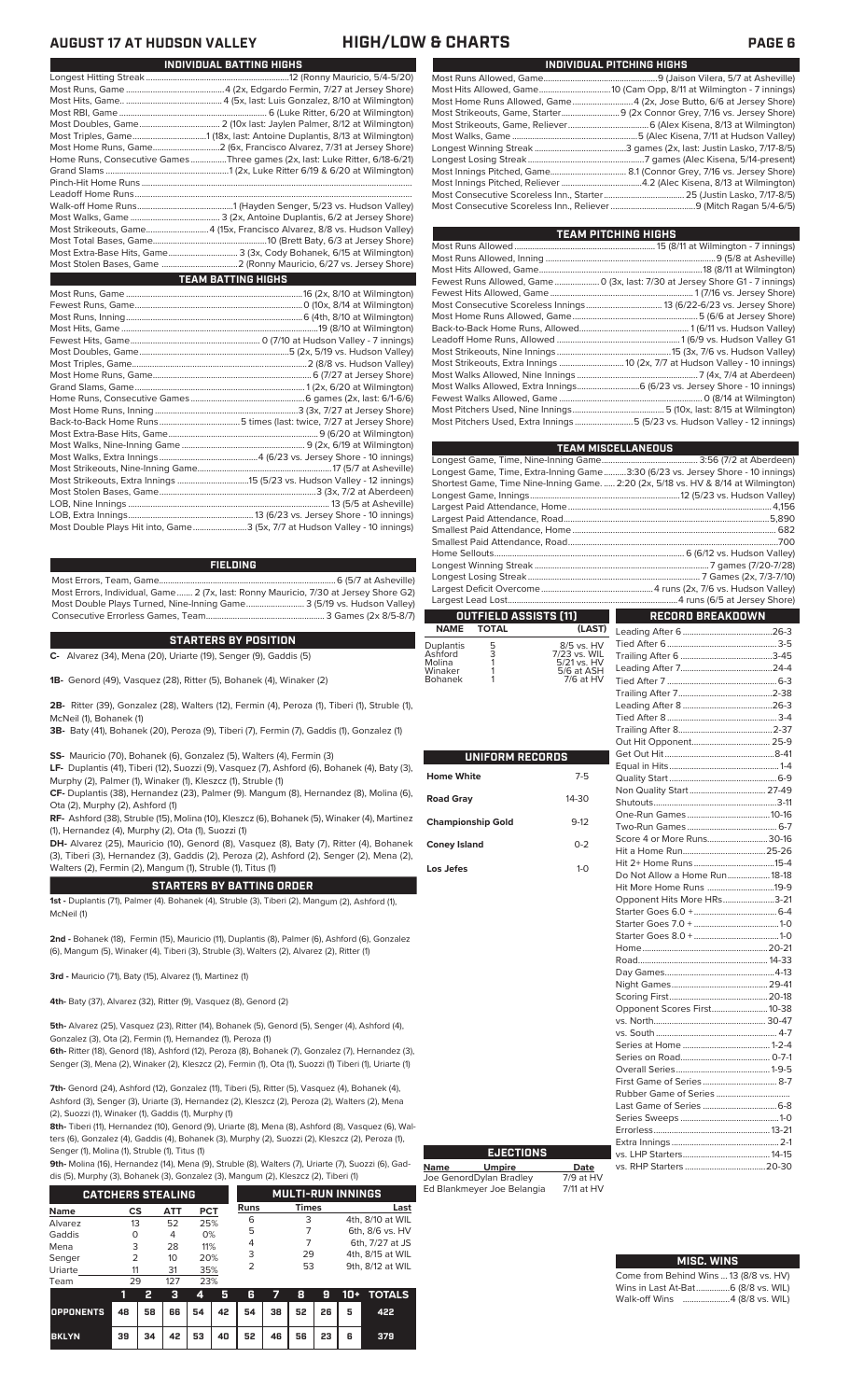## **AUGUST 17 AT HUDSON VALLEY GAME BY GAME RESULTS PAGE 7**

|             | <b>GAME-BY-GAME RESULTS</b> |                      |                |           |               |                   |         |                                                                         |                               |                             |             |                   |
|-------------|-----------------------------|----------------------|----------------|-----------|---------------|-------------------|---------|-------------------------------------------------------------------------|-------------------------------|-----------------------------|-------------|-------------------|
| <b>DATE</b> | GM#                         | <b>OPPONENT</b>      | W-L/TIME SCORE |           | <b>RECORD</b> | <b>POSITION</b>   | GA/GB   | <b>WINNING PITCHER</b>                                                  | <b>LOSING PITCHER</b>         | <b>SAVE</b>                 | <b>TIME</b> | <b>ATTENDANCE</b> |
| 5/4         | 1                           | at Asheville         | W              | $8 - 2$   | $1-0$         | T <sub>1st</sub>  | $+1$    | Josh Walker (1-0)                                                       | Blair Henley (0-1)            |                             | 3:16        | 1,200             |
| 5/5         | $\overline{2}$              | at Asheville         | L              | $6-1$     | $1 - 1$       | T <sub>2</sub> nd | $-1$    | Chandler Casey (1-0)                                                    | Jose Butto (1-0)              |                             | 3:26        | 1,200             |
| 5/6         | 3                           | at Asheville         | L              | $11 - 4$  | $1 - 2$       | T3rd              | $-2$    | Matt Ruppenthal (1-0)                                                   | Oscar Rojas (0-1)             |                             | 3:10        | 1,200             |
| 5/7         | 4                           | at Asheville         | L              | $13 - 7$  | $1 - 3$       | T3rd              | $-3$    | R.J. Freure (1-0)                                                       | Jaison Vilera (0-1)           |                             | 3:44        | 1,200             |
| 5/8         | 5                           | at Asheville         | W              | $16-12$   | $2 - 3$       | T3rd              | $-3$    | Alec Kisena (1-0)                                                       | Juan Pablo Lopez (1-0)        |                             | 3:52        | 1,200             |
| 5/9         |                             | at Asheville         |                |           |               |                   |         | Cancelled due to non-COVID-related illness                              |                               |                             |             |                   |
| 5/10        |                             | OFF DAY              |                |           |               |                   |         |                                                                         |                               |                             |             |                   |
|             |                             |                      |                |           |               |                   |         |                                                                         |                               |                             |             |                   |
| 5/11        | 6                           | at Greenville        | W              | $6-1$     | $3 - 3$       | 2 <sub>nd</sub>   | $-2.5$  | Josh Walker (2-0)                                                       | Jay Groome (0-2)              |                             | 3:00        | 1,995             |
| 5/12        | 7                           | at Greenville        | W              | $3 - 2$   | $4 - 3$       | 2 <sub>nd</sub>   | $-1.5$  | Brian Metoyer (1-0)                                                     | Yusniel Padron-Artilles (0-2) | Mitch Ragan (1)             | 3:14        | 1,819             |
| 5/13        | 8                           | at Greenville        | L              | $8 - 2$   | $4 - 4$       | 2 <sub>nd</sub>   | $-2.5$  | Chris Murphy (1-1)                                                      | Oscar Rojas (0-2)             |                             | 3:21        | 2,485             |
| 5/14        | 9                           | at Greenville        | L              | $5-1$     | $4 - 5$       | 4th               | $-2.5$  | Brayan Bello (2-0)                                                      | Alec Kisena (1-1)             |                             | 2:54        | 2,732             |
| 5/15        | 10                          | at Greenville        | L              | $8 - 4$   | $4-6$         | 4th               | $-3.5$  | Yorvin Pantoja (1-0)                                                    | Brian Metoyer (1-1)           |                             | 2:52        | 2,883             |
| 5/16        | 11                          | at Greenville        | L              | $10-9$    | $4 - 7$       | 4th               | $-3.5$  | Jake Wallace (1-0)                                                      | Eric Orze (0-1)               |                             | 3:09        | 2,818             |
| 5/17        |                             | OFF DAY              |                |           |               |                   |         |                                                                         |                               |                             |             |                   |
| 5/18        | 12                          | <b>Hudson Valley</b> | L              | $4-3$     | $4 - 8$       | 5th               | $-4.5$  | Zach Greene (1-1)                                                       | Andrew Edwards (0-1)          |                             | 2:29        | 1,315             |
| 5/19        | 13                          | <b>Hudson Valley</b> | W              | $14-0$    | $5-8$         | 5th               | $-3.5$  | Allan Winans (1-0)                                                      | Jhony Brito (0-1)             |                             | 3:01        | 810               |
| 5/20        | 14                          | <b>Hudson Valley</b> | L              | $6-1$     | $5-9$         | 5th               | $-3.5$  | Luis Medina (2-0)                                                       | Jaison Vilera (0-2)           |                             | 2:42        | 682               |
| 5/21        | 15                          | <b>Hudson Valley</b> | W              | $4-1$     | $6-9$         | 5th               | $-3.5$  | Josh Walker (3-0)                                                       | Josh Maciejewski (2-1)        | Eric Orze (1)               | 2:33        | 998               |
| 5/22        | 16                          | <b>Hudson Valley</b> | г              | $5-3$     | $6-10$        | 5th               | $-4.5$  | Ken Waldichuk (1-0)                                                     | Cam Opp (0-1)                 |                             | 3:14        | 1,624             |
| 5/23        | 17                          | <b>Hudson Valley</b> | W              | $6-5(12)$ | $7 - 10$      | 5th               | $-3.5$  | Josh Hejka (1-0)                                                        | Zach Greene (1-2)             |                             | 3:24        | 1,261             |
| 5/24        |                             | OFF DAY              |                |           |               |                   |         |                                                                         |                               |                             |             |                   |
| 5/25        | 18                          | Aberdeen             | г              | $8-1$     | $7 - 11$      | 5th               | $-4.5$  | Drew Rom (2-0)                                                          | Oscar Rojas (0-3)             |                             | 2:52        | 861               |
|             |                             |                      |                |           |               |                   |         |                                                                         |                               |                             |             |                   |
| 5/26        | 19                          | Aberdeen             |                |           |               |                   |         | 5/26 game postponed due to rain, makeup scheduled for doubleheader 5/27 |                               |                             |             |                   |
| 5/27        | 19                          | Aberdeen             | г              | $6-2(7)$  | $7-12$        | 5th               | $-5.5$  | Grayson Rodriguez (3-0)                                                 | Jaison Vilera (0-3)           |                             | 2:14        |                   |
|             | 20                          | Aberdeen             | г              | $10-1(7)$ | $7-13$        | 5th               | $-6.5$  | Morgan McSweeney (2-0)                                                  | Cam Opp (0-2)                 |                             | 2:37        | 926               |
| 5/28        | 21                          | Aberdeen             |                |           |               |                   |         | 5/28 game postponed due to rain, makeup scheduled for doubleheader 8/25 |                               |                             |             |                   |
| 5/29        | 21                          | Aberdeen             | г              | $4-1$     | $7 - 14$      | 5th               | $-7.5$  | <b>Garrett Stallings (3-1)</b>                                          | Alec Kisena (1-2)             | <b>Connor Gillispie (1)</b> | 2:52        | 1,509             |
| 5/30        | 22                          | Aberdeen             |                |           |               |                   |         | 5/30 game posted to a later date to be determined                       |                               |                             |             |                   |
| 5/31        |                             | OFF DAY              |                |           |               |                   |         |                                                                         |                               |                             |             |                   |
|             |                             |                      |                |           |               |                   |         | MAY [7-14]                                                              |                               |                             |             |                   |
| 6/1         | 22                          | at Jersey Shore      | W              | $11 - 5$  | $8-14$        | T4th              | $-7.5$  | Jose Butto (1-1)                                                        | Josh Hendrickson (0-1)        |                             | 3:03        | 2,077             |
| 6/2         | 23                          | at Jersey Shore      | L              | $4-1$     | $8 - 15$      | 5th               | $-8.5$  | Carlo Reyes (1-0)                                                       | Justin Lasko (0-1)            | Blake Brown (1)             | 2:44        | 1,591             |
| 6/3         | 24                          | at Jersey Shore      | W              | $6 - 4$   | $9 - 15$      | 4th               | $-8.5$  | Bryce Montes de Oca (1-0)                                               | Jack Perkins (0-1)            | Brian Metoyer (1)           | 3:15        | 1,473             |
| 6/4         | 25                          | at Jersey Shore      | Г              | $5-4(7)$  | $9-16$        | 5th               | $-9.0$  | Aneurys Zabala (2-2)                                                    | Allan Winans (1-1)            |                             | 2:12        | 2,399             |
| 6/5         | 26                          | at Jersey Shore      | L              | $5 - 4$   | $9-17$        | 5th               | $-9.0$  | Mike Adams (1-1)                                                        | Mitch Ragan (0-1)             |                             | 2:36        | 2,122             |
| 6/6         | 27                          | at Jersey Shore      | L              | $11-6$    | $9-18$        | 5th               | $-9.5$  | Nick Lackney (1-0)                                                      | Jose Butto (1-2)              |                             | 3:31        | 2,041             |
| 6/7         |                             | OFF DAY              |                |           |               |                   |         |                                                                         |                               |                             |             |                   |
|             |                             |                      |                |           |               |                   |         |                                                                         |                               |                             |             |                   |
| 6/9         | 28                          | <b>Hudson Valley</b> | г              | $3-2(7)$  | $9-19$        | 5th               | $-10.5$ | Tanner Myatt (1-0)                                                      | Justin Lasko (0-2)            | Justin Wilson (1)           | 2:22        |                   |
|             | 29                          | <b>Hudson Valley</b> | W              | $5-3(7)$  | $10-19$       | 5th               | $-9.5$  | Eric Orze (1-1)                                                         | Luis Medina (2-1)             | Bryce Montes de Oca (1)     | 2:02        | 1,211             |
| 6/10        | 30                          | <b>Hudson Valley</b> | L              | $1-0$     | 10-20         | 5th               | $-9.5$  | <b>Barrett Loseke (2-1)</b>                                             | Cam Opp (0-3)                 | Zach Greene (1)             | 2:37        | 1,396             |
| 6/11        | 31                          | <b>Hudson Valley</b> | L              | $8-0$     | $10 - 21$     | 5th               | $-9.5$  | Ken Waldichuk (2-0)                                                     | Jaison Vilera (0-4)           |                             | 3:06        | 1,597             |
| 6/12        | 32                          | <b>Hudson Valley</b> | г              | $5-4$     | $10 - 22$     | 5th               | $-9.5$  | Nelson Alvarez (2-0)                                                    | Bryce Montes de Oca (1-1)     | Justin Wilson (2)           | 3:22        | 2,194             |
| 6/13        | 33                          | <b>Hudson Valley</b> | г              | $5-0$     | $10 - 23$     | 5th               | $-9.5$  | Hayden Wesneski (1-1)                                                   | Allan Winans (1-2)            |                             | 2:50        | 1,749             |
| 6/14        |                             | OFF DAY              |                |           |               |                   |         |                                                                         |                               |                             |             |                   |
| 6/15        | 34                          | at Wilmington        | W              | $3-1$     | $11 - 23$     | 5th               | $-8.5$  | Brian Metoyer (2-1)                                                     | Zach Brzykcy (2-1)            | Andrew Edwards (1)          | 2:21        | 1,188             |
| 6/16        | 35                          | at Wilmington        | L              | $5 - 2$   | $11 - 24$     | 5th               | $-9.5$  | Amos Willingham (1-0)                                                   | Eric Orze (1-2)               | Reid Schaller (3)           | 2:51        | 700               |
| 6/17        | 36                          | at Wilmington        | L              | $8 - 4$   | $11 - 25$     | 5th               | $-10.5$ | Joan Adon (3-1)                                                         | Alec Kisena (1-3)             |                             | 2:54        | 1,009             |
| 6/18        | 37                          | at Wilmington        | W              | $7-5$     | $12 - 25$     | 5th               | $-10$   | Mitch Ragan (1-1)                                                       | Reid Schaller (1-1)           |                             | 2:52        | 2,565             |
| 6/19        | 38                          | at Wilmington        | L              | $9 - 8$   | 12-26         | 5th               | $-11$   | Christian Vann (2-0)                                                    | Andrew Edwards (0-2)          |                             | 3:26        | 1,899             |
| 6/20        | 39                          | at Wilmington        | W              | $13-1$    | 13-26         | 5th               | $-11$   | Justin Lasko (1-2)                                                      | Alfonso Hernanndez (0-1)      |                             | 2:44        | 2,722             |
| 6/21        |                             | OFF DAY              |                |           |               |                   |         |                                                                         |                               |                             |             |                   |
| 6/22        | 40                          | <b>Jersey Shore</b>  | г              | $7-5$     | 13-27         | 5th               | $-12$   | Manuel Silva (1-0)                                                      | Jaison Vilera (0-5)           | Aneurys Zabala (3)          | 3:01        | 2,307             |
| 6/23        | 41                          |                      | W              | $3-2(10)$ | 14-27         | 5th               | $-12$   |                                                                         |                               |                             | 3:30        | 1,595             |
|             |                             | <b>Jersey Shore</b>  |                |           |               |                   |         | Mitch Ragan (2-1)                                                       | Andrew Brown (2-2)            |                             |             |                   |
| 6/24        | 42                          | <b>Jersey Shore</b>  | L              | $3-0$     | 14-28         | 5th               | $-13$   | Kevin Gowdy (2-3)                                                       | Jose Butto (1-3)              | Blake Brown (2)             | 2:52        | 1,906             |
| 6/25        | 43                          | <b>Jersey Shore</b>  | W              | $7-2$     | 15-28         | 5th               | $-13$   | Cam Opp (1-3)                                                           | Jonathan Hughes (2-3)         |                             | 2:44        | 2,194             |
| 6/26        | 44                          | <b>Jersey Shore</b>  | W              | $8-5$     | 16-28         | 5th               | $-13$   | <b>Michel Otanez (1-0)</b>                                              | Mark Potter (0-2)             |                             | 3:13        | 2,363             |
| 6/27        | 45                          | <b>Jersey Shore</b>  | г              | $3-0$     | 16-29         | 5th               | $-13$   | Dominic Pipkin (2-0)                                                    | Justin Lasko (1-3)            | Blake Brown (3)             | 2:43        | 2,253             |
| 6/28        |                             | OFF DAY              |                |           |               |                   |         |                                                                         |                               |                             |             |                   |
| 6/29        | 46                          | at Aberdeen          | L              | $7-3$     | 16-30         | 5th               | $-14$   | Garrett Stallings (4-3)                                                 | Alec Kisena (1-4)             | Garrett Farmer (4)          | 2:40        | 1,347             |
| 6/30        | 47                          | at Aberdeen          | L              | $2-1(7)$  | 16-31         | 5th               | $-14.5$ | Clayton McGinness (1-1)                                                 | Jose Butto (1-4)              | Logan Gillaspie (1)         | 1:53        |                   |
|             | 48                          | at Aberdeen          | W              | $7-6(7)$  | $17 - 31$     | 5th               | $-14.5$ | Jaison Vilera (1-5)                                                     | Kade Strowd (0-2)             | Mitch Ragan (2)             | 2:31        | 2,405             |
|             |                             |                      |                |           |               |                   |         | <b>JUNE [10-17]</b>                                                     |                               |                             |             |                   |
| 7/1         | 49                          | at Aberdeen          | L              | $2-0(6)$  | 17-32         | 5th               | $-15$   | Drew Rom (5-0)                                                          | Cam (1-4)                     |                             | 1:50        | 1,077             |
| 7/2         | 50                          | at Aberdeen          | W              | $6 - 5$   | 18-32         | 5th               | $-14$   | Colby Morris (1-0)                                                      | Connor Gillispie (4-4)        | Bryce Montes de Oca (2)     | 3:56        | 2,004             |
| 7/3         | 51                          | at Aberdeen          | Г              | $4 - 3$   | 18-33         | 5th               | $-14.5$ | Xavier Moore (1-0)                                                      | Mitch Ragan (2-2)             |                             | 3:00        | 4,668             |
| 7/4         | 52                          | at Aberdeen          | L              | $7 - 2$   | 18-34         | 5th               | $-15.5$ | Garrett Stallings (5-3)                                                 | Alec Kisena (1-5)             |                             | 2:31        | 3,001             |
| 7/5         |                             | OFF DAY              |                |           |               |                   |         |                                                                         |                               |                             |             |                   |
| 7/6         | 53                          | at Hudson Valley     | L              | $9 - 7$   | 18-35         | 5th               | $-16.5$ | Charlie Ruegger (4-4)                                                   | Bryce Montes de Oca (1-2)     | Derek Craft (2)             | 3:15        | 1,687             |
|             |                             |                      |                |           |               |                   |         |                                                                         |                               |                             |             |                   |
| 7/7         | 54                          | at Hudson Valley     | L              | $3-2(10)$ | 18-36         | 5th               | $-17.5$ | Barrett Loseke (3-1)                                                    | Josh Hejka (1-1)              |                             | 2:55        | 2,688             |
| 7/8         | 55                          | at Hudson Valley     | 7:05 p.m.      |           |               |                   |         | Game postponed due to rain, doubleheader scheduled for 7/10             |                               |                             |             |                   |
| 7/9         | 55                          | at Hudson Valley     | L              | $6 - 4$   | 18-37         | 5th               | $-18.5$ | Jhony Brito (3-3)                                                       | Cam Opp (1-5)                 |                             | 3:06        | 3,896             |
| 7/10        | 56                          | at Hudson Valley     | L              | $7-1(7)$  | 18-38         | 5th               | $-19.5$ | Mitch Spence (3-1)                                                      | Connor Grey (0-1)             |                             | 2:22        |                   |

57 at Hudson Valley L 5-0 (7) 18-39 5th -20.5 Nick Ernst (4-0) Justin Lasko (1-4) 2:03 3,111 7/11 58 at Hudson Valley W 10-3 19-39 5th -19.5 Josh Hejka (2-1) Shawn Semple (3-1) 3:20 2,892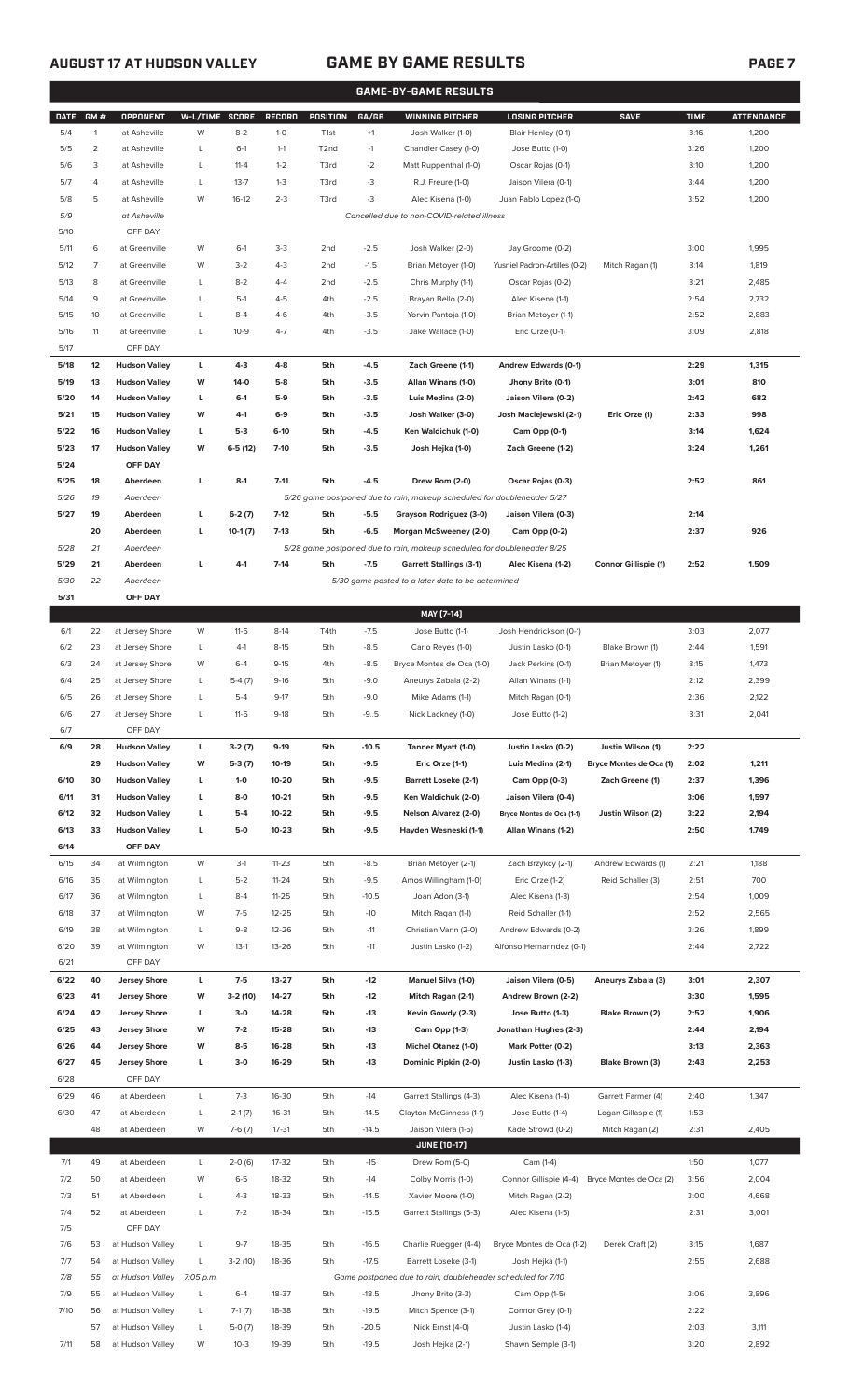# **AUGUST 17 AT HUDSON VALLEY GAME-BY-GAME PAGE 8**

| <b>DATE</b>  | <b>GM#</b> | OPPONENT                   | W-L/TIME SCORE         |           | <b>RECORD</b> | POSITION | GA/GB   | <b>WINNING PITCHER</b>                                      | <b>LOSING PITCHER</b>        | <b>SAVE</b>              | <b>TIME</b> | <b>ATTENDANCE</b> |
|--------------|------------|----------------------------|------------------------|-----------|---------------|----------|---------|-------------------------------------------------------------|------------------------------|--------------------------|-------------|-------------------|
| 7/12         |            | OFF DAY                    |                        |           |               |          |         |                                                             |                              |                          |             |                   |
| 7/13         | 59         | <b>Jersey Shore</b>        | W                      | $1-0$     | 20-39         | 5th      | $-19.5$ | <b>Michel Otanez (2-0)</b>                                  | Blake Brown (0-1)            |                          | 2:34        | 2,681             |
| 7/14         | 60         | <b>Jersey Shore</b>        | L                      | $3-2$     | 20-40         | 5th      | $-19.5$ | Carlo Reyes (2-1)                                           | Andrew Edwards (0-3)         |                          | 3:13        | 1,898             |
| 7/15         | 61         | <b>Jersey Shore</b>        | L                      | $13 - 3$  | 20-41         | 5th      | $-19$   | Dominic Popkin (4-1)                                        | Cam Opp (1-6)                | Aiden Anderson (2)       | 3:24        | 1,595             |
| 7/16         | 62         | <b>Jersey Shore</b>        | W                      | $6-1$     | 21-41         | 5th      | $-19$   | Connor Grey (1-1)                                           | Tom Sutera (0-1)             |                          | 2:50        | 1,949             |
| 7/17         | 63         | <b>Jersey Shore</b>        | W                      | $6-1$     | 22-41         | 5th      | $-19$   | Justin Lasko (2-4)                                          | Kevin Gowdy (3-5)            |                          | 2:56        | 2,422             |
| 7/18         | 64         | <b>Jersey Shore</b>        | L                      | $7-1$     | 22-42         | 5th      | $-20$   | Carlo Reyes (3-1)                                           | Alec Kisena (1-6)            | Tyler Burch (3)          | 2:52        | 1,570             |
| 7/19         |            | OFF DAY                    |                        |           |               |          |         |                                                             |                              |                          |             |                   |
| 7/20         | 65         | Wilmington                 | W                      | 8-6       | 23-42         | 5th      | -20     | Jaison Vilera (2-5)                                         | Evan Lee (1-3)               | Hejka                    | 3:18        | 1,086             |
| 7/21         | 66         | Wilmington                 | W                      | $5-3$     | 24-42         | 5th      | -20     | Willy Taveras (1-0)                                         | Kyle Hinton (0-1)            | Bryce Montes de Oca (3)  | 2:53        | 1,456             |
| 7/22         | 67         | Wilmington                 | W                      | $10 - 2$  | 25-42         | 5th      | $-20$   | Justin Lasko (3-4)                                          | Alex Troop (4-4)             |                          | 3:00        | 3,430             |
| 7/23         | 68         | Wilmington                 | W                      | $5-4$     | 26-42         | 5th      | $-19$   | J.T. Ginn (1-0)                                             | <b>Mitchell Parker (0-1)</b> |                          |             |                   |
| 7/24         | 69         | Wilmington                 | W                      | $8-3$     | 27-42         | 5th      | $-18$   | Mitch Ragan (1-0)                                           | Joan Udon (3-4)              |                          | 3:12        | 2,924             |
| 7/25         | 70         | Wilmington                 | W                      | $5-4$     | 28-42         | 5th      | $-18$   | <b>Willy Taveras (2-0)</b>                                  | Kyle Hinton (0-2)            |                          | 3:12        | 1,703             |
| 7/26         |            | OFF DAY                    |                        |           |               |          |         |                                                             |                              |                          |             |                   |
|              |            |                            |                        |           |               |          |         |                                                             |                              |                          |             |                   |
| 7/27         | 71         | at Jersey Shore            | W                      | $14 - 5$  | 29-42         | 5th      | $-17$   | Hunter Parsons (1-0)                                        | Jonathan Hughes (3-5)        |                          | 3:04        | 3,270             |
| 7/28         | 72         | at Jersey Shore            | L                      | $3-1$     | 29-43         | 5th      | $-17$   | Jhordany Mezquita (2-5)                                     | Cam Opp (1-7)                | Tyler Burch (4)          | 3:04        | 2,590             |
| 7/29         | 73         | at Jersey Shore            |                        |           |               |          |         | Game postponed due to rain, doubleheader scheduled for 7/30 |                              |                          |             |                   |
| 7/30         | 73         | at Jersey Shore            | W                      | $4-0(7)$  | 30-43         | 5th      | $-17.5$ | Justin Lasko (4-4)                                          | Dominic Pipkin (4-2)         | Bryce Montes de Oca (4)  | 2:20        |                   |
| 7/30         | 74         | at Jersey Shore            | L                      | $3-0(7)$  | 30-44         | 5th      | $-17$   | Ethan Lindow (3-4)                                          | J.T. Ginn (1-1)              |                          | 1:46        | 5,890             |
| 7/31         | 75         | at Jersey Shore            | L                      | $4 - 3$   | 30-45         | 5th      | $-18$   | Victor Vargas (1-0)                                         | Alec Kisena (1-7)            | Manuel Silva (2)         | 2:49        | 4,044             |
|              |            |                            |                        |           |               |          |         | <b>JULY</b> [13-14]                                         |                              |                          |             |                   |
| 8/1          | 76         | at Jersey Shore            | L                      | $4 - 3$   | 30-46         | 5th      | $-19$   | Tom Sutera (2-2)                                            | Conner O'Neil (0-1)          | Blake Brown (5)          | 2:42        | 2,535             |
| 8/2          |            | OFF DAY                    |                        |           |               |          |         |                                                             |                              |                          |             |                   |
| 8/3          | 77         | <b>Hudson Valley</b>       | Г                      | 5-0       | 30-47         | 5th      | $-20$   | Randy Vasquez (2-0)                                         | Jaison Vilera (2-6)          |                          | 3:01        | 1,253             |
| 8/4          | 78         | <b>Hudson Valley</b>       | L                      | $3-2$     | 30-48         | 5th      | $-21$   | Mitch Spence (4-2)                                          | Cam Opp (1-8)                | Derek Craft (4)          | 2:58        | 2,611             |
| 8/5          | 79         | <b>Hudson Valley</b>       | L                      | $5-3$     | 30-49         | 5th      | $-22$   | Anderson Munoz (1-0)                                        | Justin Lasko (4-5)           | Carlos Espinal (1)       | 3:34        | 1,401             |
| 8/6          | 80         | <b>Hudson Valley</b>       | W                      | 9-6       | 31-49         | 5th      | $-21$   | Michel Otanez (3-0)                                         | Matt Sauer (0-1)             | <b>Willy Taveras (1)</b> | 3:29        | 2,473             |
| 8/7          | 81         | <b>Hudson Valley</b>       | W                      | $5-4$     | 32-49         | 5th      | -20     | Evy Ruibal (1-0)                                            | <b>Nelson Alvarez (3-2)</b>  | Joe Cavallaro (1)        | 3:10        | 4,156             |
| 8/8          | 82         | <b>Hudson Valley</b>       | W                      | $5-4$     | 33-49         | 5th      | $-19$   | Colby Morris (2-0)                                          | Derek Craft (1-2)            |                          | 3:05        | 2,942             |
| 8/9          |            | OFF DAY                    |                        |           |               |          |         |                                                             |                              |                          |             |                   |
| 8/10         | 83         | at Wilmington              | W                      | $16 - 5$  | 34-49         | 4th      | $-19$   | Conner O'Neil (1-1)                                         | Mitchell Parker (0-3)        |                          | 3:51        | 985               |
| 8/11         | 84         | at Wilmington              | L                      | $15-3(7)$ | 34-50         | 5th      | $-19$   | Joan Adon (5-4)                                             | Cam Opp (1-9)                |                          | 2:40        | 1,711             |
| 8/12         | 85         | at Wilmington              | L                      | $5 - 4$   | 34-51         | 5th      | $-20$   | Alfonso Hernandez (3-3)                                     | J.T. Ginn (1-2)              | Davis Moore (1)          | 2:42        | 1,029             |
| 8/13         | 86         | at Wilmington              | L                      | $7 - 4$   | 34-52         | 5th      | $-20$   | Zach Brzykcy (4-3)                                          | Bryce Montes de Oca (1-3)    | Francys Peguero (1)      | 3:25        | 2,164             |
| 8/14         | 87         | at Wilmington              | L                      | $1 - 0$   | 34-53         | 5th      | $-20$   | Alex Troop (7-4)                                            | Luc Rennie (0-1)             | Todd Peterson (1)        | 2:20        | 1,419             |
| 8/15         | 88         | at Wilmington              | L                      | $12 - 5$  | 34-54         | 5th      | $-21$   | Malvin Pena (1-3)                                           | Hunter Parsons (1-1)         |                          | 3:21        | 1,666             |
| 8/16         |            | OFF DAY                    |                        |           |               |          |         |                                                             |                              |                          |             |                   |
| 8/17         | 89         | at Hudson Valley           | 7:05 p.m.              |           |               |          |         |                                                             |                              |                          |             |                   |
| 8/18         | 90         | at Hudson Valley           | 7:05 p.m.              |           |               |          |         |                                                             |                              |                          |             |                   |
| 8/19         | 91         | at Hudson Valley           | 7:05 p.m.              |           |               |          |         |                                                             |                              |                          |             |                   |
| 8/20         | 92         | at Hudson Valley 7:05 p.m. |                        |           |               |          |         |                                                             |                              |                          |             |                   |
| 8/21         | 93         | at Hudson Valley 6:05 p.m. |                        |           |               |          |         |                                                             |                              |                          |             |                   |
| 8/22         | 94         | at Hudson Valley           | 4:35 p.m.              |           |               |          |         |                                                             |                              |                          |             |                   |
| 8/23         |            | OFF DAY                    |                        |           |               |          |         |                                                             |                              |                          |             |                   |
| 8/24         | 95         | Aberdeen                   | 7:00 p.m.              |           |               |          |         |                                                             |                              |                          |             |                   |
| 8/25         | 96         | Aberdeen                   | 5:00 p.m.              |           |               |          |         |                                                             |                              |                          |             |                   |
|              | 97         | Aberdeen                   | DH                     |           |               |          |         |                                                             |                              |                          |             |                   |
| 8/26         | 98         | Aberdeen                   | 7:00 p.m.              |           |               |          |         |                                                             |                              |                          |             |                   |
| 8/27         | 99         | Aberdeen                   | 7:00 p.m.              |           |               |          |         |                                                             |                              |                          |             |                   |
|              |            |                            |                        |           |               |          |         |                                                             |                              |                          |             |                   |
| 8/28<br>8/29 | 100<br>101 | Aberdeen<br>Aberdeen       | 6:00 p.m.<br>4:00 p.m. |           |               |          |         |                                                             |                              |                          |             |                   |
| 8/30         |            | OFF DAY                    |                        |           |               |          |         |                                                             |                              |                          |             |                   |
| 8/31         | 102        | Wilmington                 | 6:30 p.m.              |           |               |          |         |                                                             |                              |                          |             |                   |
|              |            |                            |                        |           |               |          |         | AUGUST [4-9]                                                |                              |                          |             |                   |
| 9/1          | 103        | Wilmington                 | 7:00 p.m.              |           |               |          |         |                                                             |                              |                          |             |                   |
|              | 104        |                            |                        |           |               |          |         |                                                             |                              |                          |             |                   |
| 9/2          |            | Wilmington                 | 7:00 p.m.              |           |               |          |         |                                                             |                              |                          |             |                   |
| 9/3          | 105        | Wilmington                 | 7:00 p.m.              |           |               |          |         |                                                             |                              |                          |             |                   |
| 9/4          | 106        | Wilmington                 | 6:00 p.m.              |           |               |          |         |                                                             |                              |                          |             |                   |
| 9/5          | 107        | Wilmington                 | 4:00 p.m.              |           |               |          |         |                                                             |                              |                          |             |                   |
| 9/6          |            | OFF DAY                    |                        |           |               |          |         |                                                             |                              |                          |             |                   |
| 9/7          | 108        | at Hudson Valley           | 7:05 p.m.              |           |               |          |         |                                                             |                              |                          |             |                   |
| 9/8          | 109        | at Hudson Valley           | 7:05 p.m.              |           |               |          |         |                                                             |                              |                          |             |                   |
| 9/9          | 110        | at Hudson Valley           | 7:05 p.m.              |           |               |          |         |                                                             |                              |                          |             |                   |
| 9/10         | 111        | at Hudson Valley           | 7:05 p.m.              |           |               |          |         |                                                             |                              |                          |             |                   |
| 9/11         | 112        | at Hudson Valley           | 6:05 p.m.              |           |               |          |         |                                                             |                              |                          |             |                   |
| 9/12         | 113        | at Hudson Valley           | 4:35 p.m.              |           |               |          |         |                                                             |                              |                          |             |                   |
| 9/13         |            | OFF DAY                    |                        |           |               |          |         |                                                             |                              |                          |             |                   |
| 9/14         | 114        | <b>Jersey Shore</b>        | 7:00 p.m.              |           |               |          |         |                                                             |                              |                          |             |                   |
| 9/15         | 115        | <b>Jersey Shore</b>        | 7:00 p.m.              |           |               |          |         |                                                             |                              |                          |             |                   |
| 9/16         | 116        | <b>Jersey Shore</b>        | 7:00 p.m.              |           |               |          |         |                                                             |                              |                          |             |                   |
| 9/17         | 117        | <b>Jersey Shore</b>        | 7:00 p.m.              |           |               |          |         |                                                             |                              |                          |             |                   |
| 9/18         | 118        | <b>Jersey Shore</b>        | 4:00 p.m.              |           |               |          |         |                                                             |                              |                          |             |                   |
| 9/19         | 119        | <b>Jersey Shore</b>        | 1:00 p.m.              |           |               |          |         |                                                             |                              |                          |             |                   |
|              |            |                            |                        |           |               |          |         | SEPTEMBER [0-0]                                             |                              |                          |             |                   |